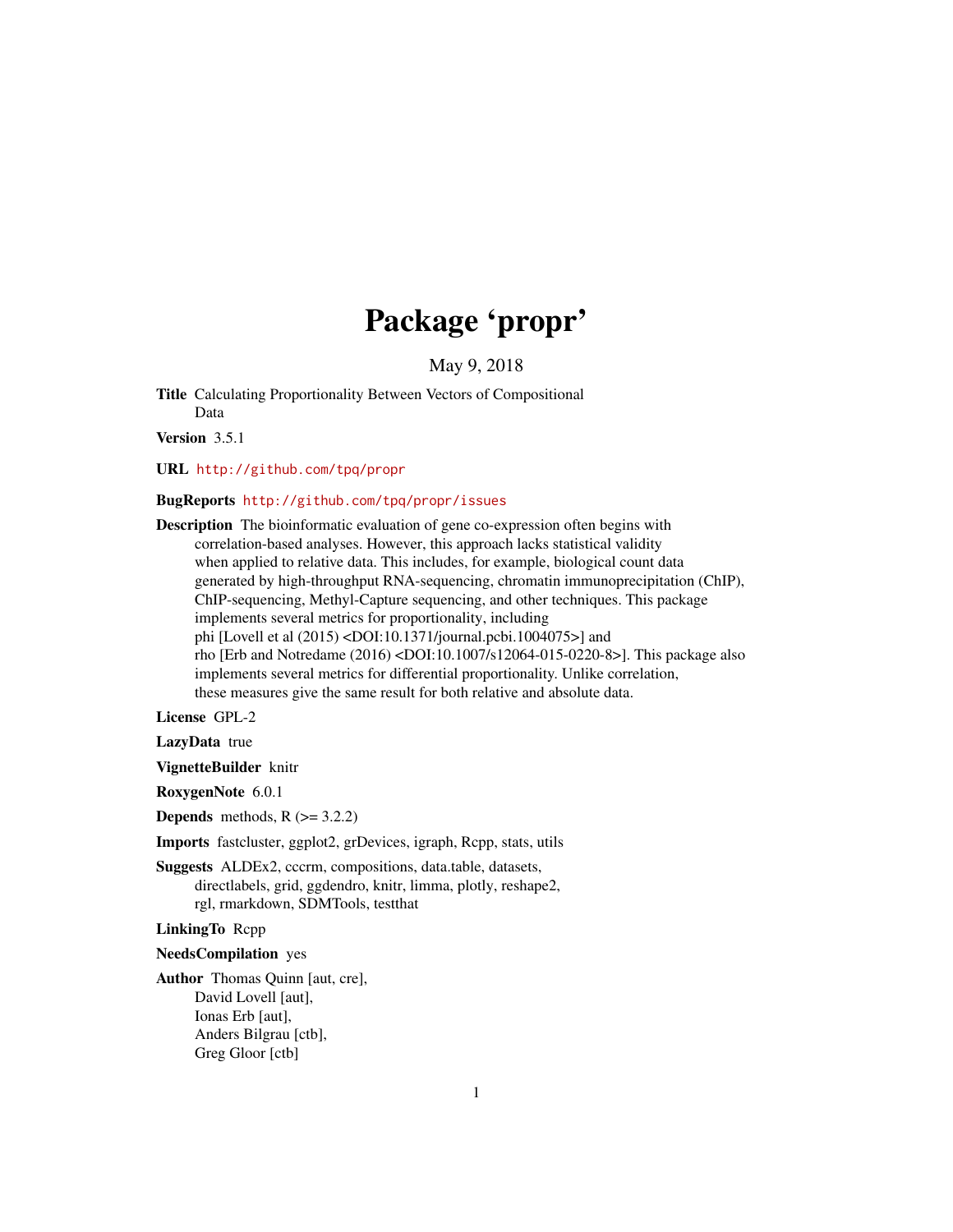Maintainer Thomas Quinn <contacttomquinn@gmail.com> **Repository CRAN** Date/Publication 2018-05-09 03:43:57 UTC

# R topics documented:

|       | 3              |
|-------|----------------|
|       | $\overline{4}$ |
|       | 5              |
|       | 6              |
|       | 6              |
|       | $\overline{7}$ |
|       | $\overline{7}$ |
|       | 8              |
|       | 8              |
|       | 9              |
|       | $\mathbf Q$    |
|       | 10             |
|       | 10             |
|       | 11             |
|       | 11             |
|       | 12             |
|       | 12             |
|       | 13             |
|       | 13             |
|       | 14             |
|       | 14             |
|       | 15             |
|       | 15             |
|       | 16             |
|       | 16             |
|       | 17             |
|       | 17             |
|       | 18             |
|       | 18             |
|       | 19             |
|       | 19             |
|       | 20             |
|       | 20             |
|       | 21             |
| propd | 22             |
|       | 25             |
|       | 27             |
|       | 28             |
|       | 29             |
|       | 29             |
|       | 30             |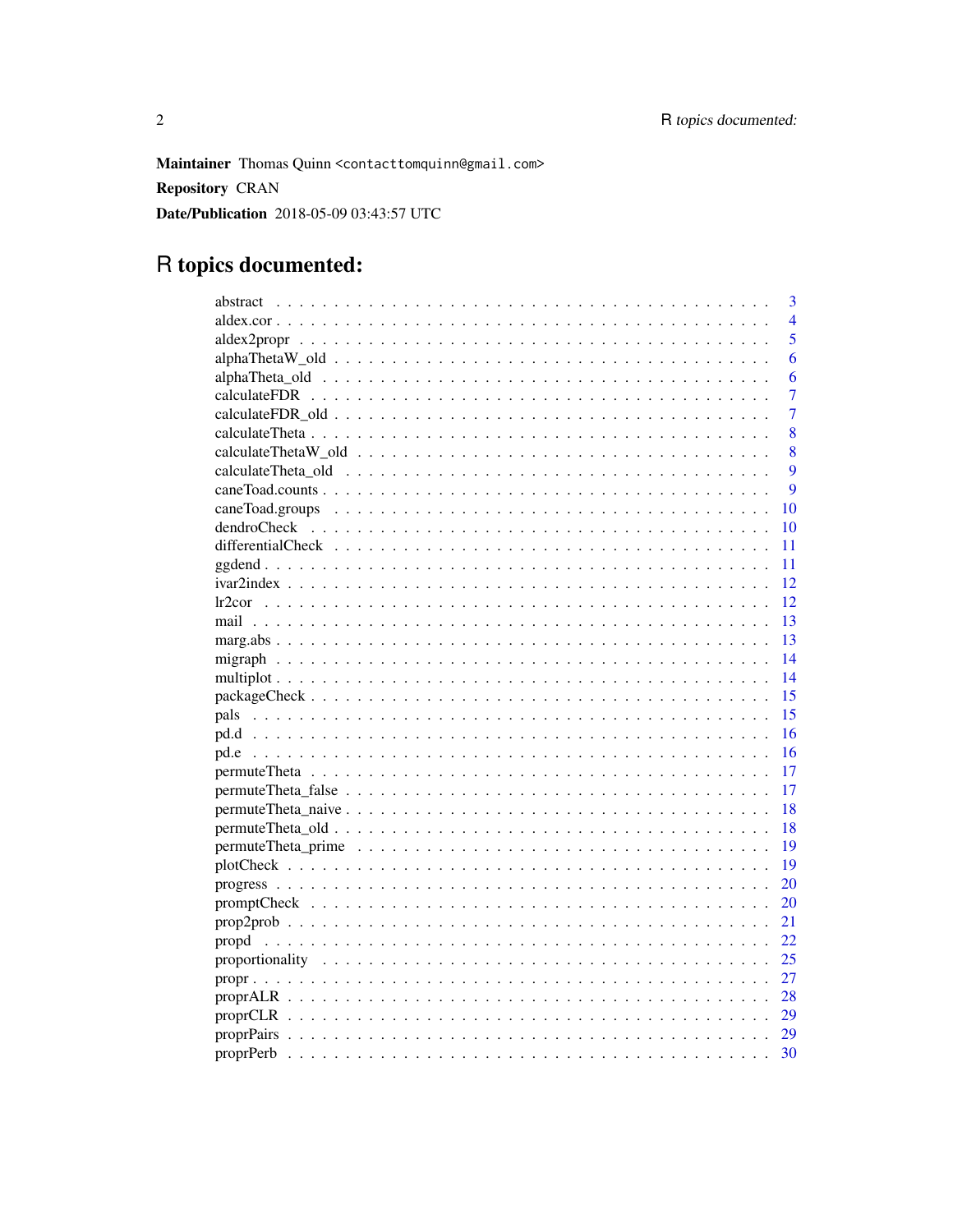#### <span id="page-2-0"></span>abstract 3

| Index |  |  |  |  |  |  |  |  |  |  |  |  |  |  |  |  |  |  |  |  |  | 36 |
|-------|--|--|--|--|--|--|--|--|--|--|--|--|--|--|--|--|--|--|--|--|--|----|
|       |  |  |  |  |  |  |  |  |  |  |  |  |  |  |  |  |  |  |  |  |  |    |
|       |  |  |  |  |  |  |  |  |  |  |  |  |  |  |  |  |  |  |  |  |  |    |
|       |  |  |  |  |  |  |  |  |  |  |  |  |  |  |  |  |  |  |  |  |  |    |
|       |  |  |  |  |  |  |  |  |  |  |  |  |  |  |  |  |  |  |  |  |  |    |
|       |  |  |  |  |  |  |  |  |  |  |  |  |  |  |  |  |  |  |  |  |  |    |
|       |  |  |  |  |  |  |  |  |  |  |  |  |  |  |  |  |  |  |  |  |  |    |
|       |  |  |  |  |  |  |  |  |  |  |  |  |  |  |  |  |  |  |  |  |  |    |
|       |  |  |  |  |  |  |  |  |  |  |  |  |  |  |  |  |  |  |  |  |  |    |

<span id="page-2-1"></span>

abstract *Abstract Two propr Objects*

#### Description

This function abstracts a new propr object from two existing propr objects. The two propr objects should not have any overlapping samples. Typically, the two objects represent different experimental groups. The resultant abstracted object inherits all plot functions available for the original propr objects.

#### Usage

```
abstract(x, y, dt, colBy = "Adjusted", cutoff = 0.01)
```
#### Arguments

| x, y   | A propr object.                                                                      |
|--------|--------------------------------------------------------------------------------------|
| dt     | A data. table. The result from $prop2prob(x, y)$ .                                   |
| colBy  | A character string. The column in dt used to select statistically significant pairs. |
| cutoff | A numeric scalar. The value of colby used to select statistically significant pairs. |

# Details

The abstracted propr object has the following properties: The @counts and @logratio slots contain a join of the original slots via rbind. Meanwhile, the @matrix slot contains a difference matrix defined as tanh(atanh(x@matrix) - atanh(y@matrix)). The @pairs slot contains an index of all statistically significant pairs, toggled via the argument dt.

Visualizing the difference matrix with dendrogram may help summarize the results of prop2prob. Note that the difference matrix now also informs co-cluster assignment for the bucket, prism, and bokeh plots. Otherwise, most abstracted plots should match those made using perb(rbind(x@counts, y@counts)).

#### Value

Returns an abstracted propr object.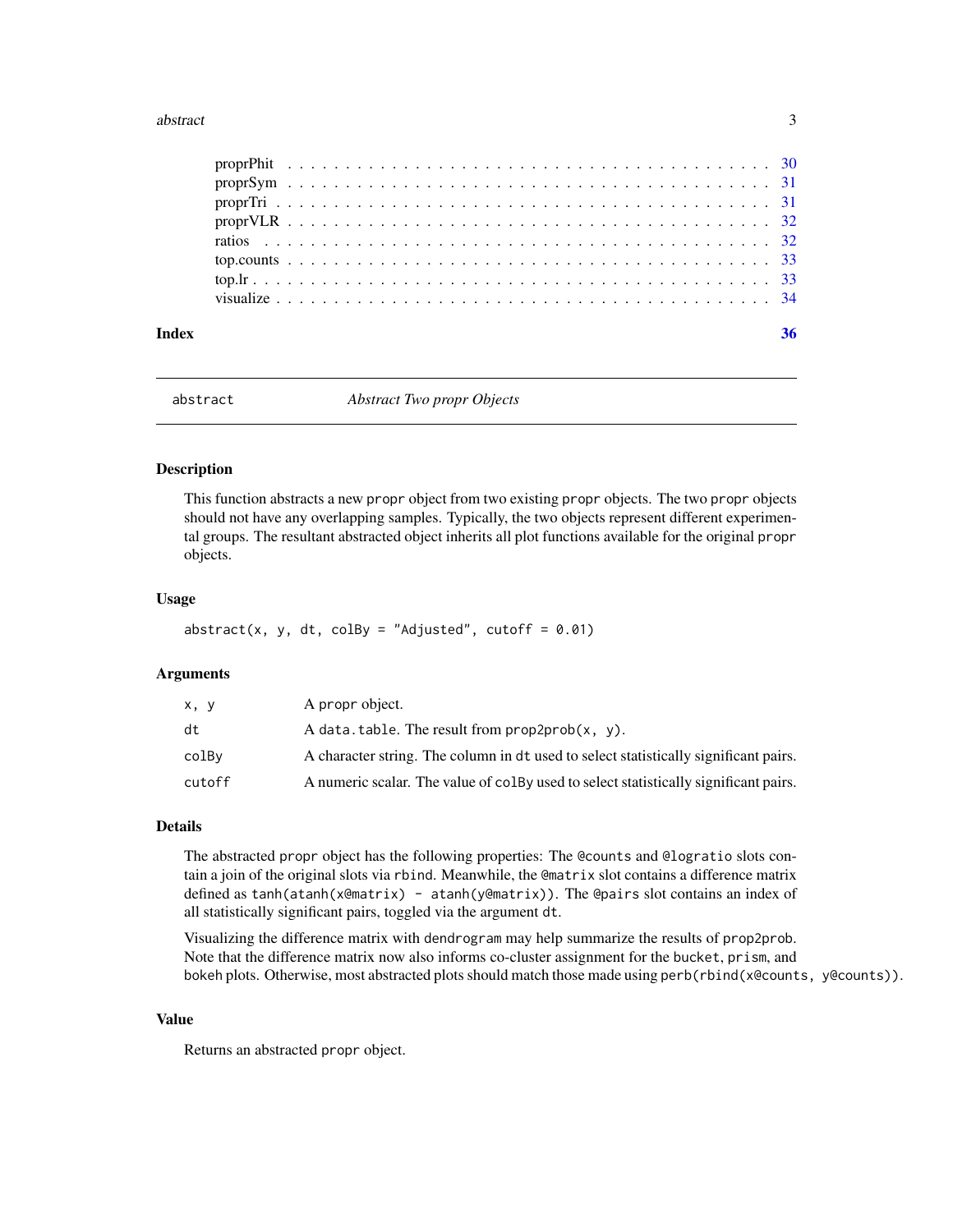# See Also

[propr](#page-26-1), [prop2prob](#page-20-1)

#### Examples

```
library(propr)
data(mail)
mail1 < -mail[1:2, ]mail2 < - mail[3:4, ]rho1 <- perb(mail1)
rho2 <- perb(mail2)
abstract(rho1, rho2)
```
aldex.cor *Correlate CLR with a Continuous Measurement*

# Description

This function uses the Monte Carlo instances from an aldex.clr object to correlate each log-ratio transformed feature vector with a continuous numeric variable. See [lr2cor](#page-11-1).

# Usage

```
aldex.cor(clr, conditions, ...)
```
#### Arguments

| clr        | An aldex.clr object.                       |
|------------|--------------------------------------------|
| conditions | A numeric vector of a continuous variable. |
|            | Arguments passed to cor. test.             |

#### Value

Returns a data.frame of the average correlation statistic (e.g., r) and average p-value (p) for each feature across all Monte Carlo instances. Average FDR provided by BH column.

<span id="page-3-0"></span>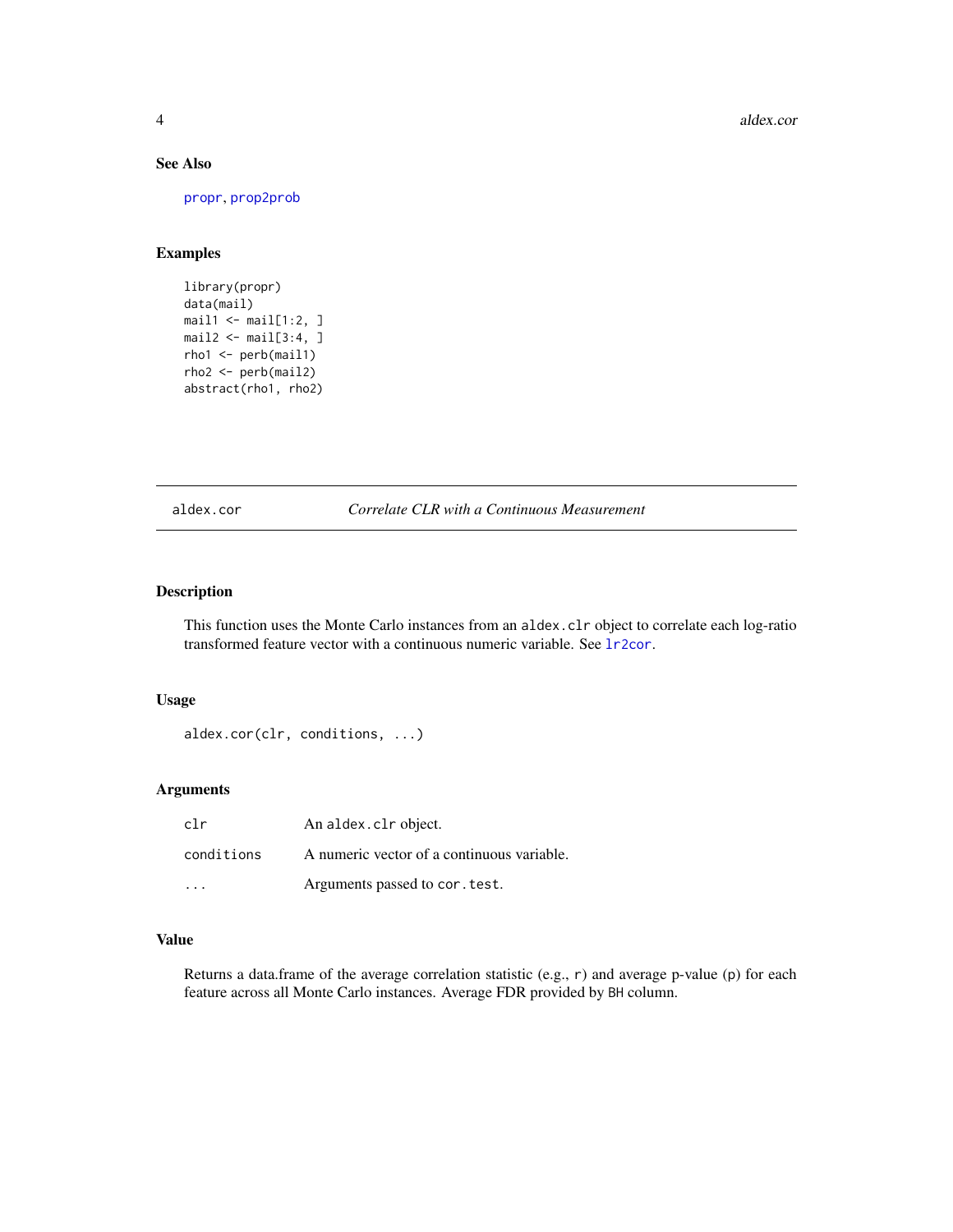<span id="page-4-1"></span><span id="page-4-0"></span>

This method constructs a propr object from an aldex.clr object. See Details.

#### Usage

```
aldex2propr(aldex.clr, how = "perb", select)
```
# **Arguments**

| aldex.clr | An aldex.clr object.                                                                                                                                                               |
|-----------|------------------------------------------------------------------------------------------------------------------------------------------------------------------------------------|
| how       | A character string. The proportionality method used to build the propr object.<br>For example, "perb" returns an estimation of rho while "phit" returns an estima-<br>tion of phi. |
| select    | See proportionality.                                                                                                                                                               |

#### Details

The ALDEx2 package has two exceptional features useful in proportionality analysis too. First, ALDEx2 offers a number of extra log-ratio transformations, toggled by the denom argument in aldex.clr. Second, ALDEx2 estimates per-feature technical variation within each sample using Monte-Carlo instances drawn from the Dirichlet distribution.

The aldex2propr function takes advantage of both of these features by constructing a propr object directly from an aldex.clr object. When interpreting the resultant propr object, keep in mind that ALDEx2 adds 0.5 to all @counts regardless of whether the counts contain any zeros. Otherwise, the @logratio slot contains the log-ratio transformed counts as averaged across all Monte Carlo instances. Likewise, the @matrix slot gets filled with the proportionality matrix as averaged across all Monte Carlo instances.

The select argument subsets the feature matrix after log-ratio transformation but before calculating proportionality. This reduces the run-time and RAM overhead without impacting the final result. Removing lowly abundant features prior to log-ratio transformation could otherwise change the proportionality measure.

#### Value

Returns a propr object.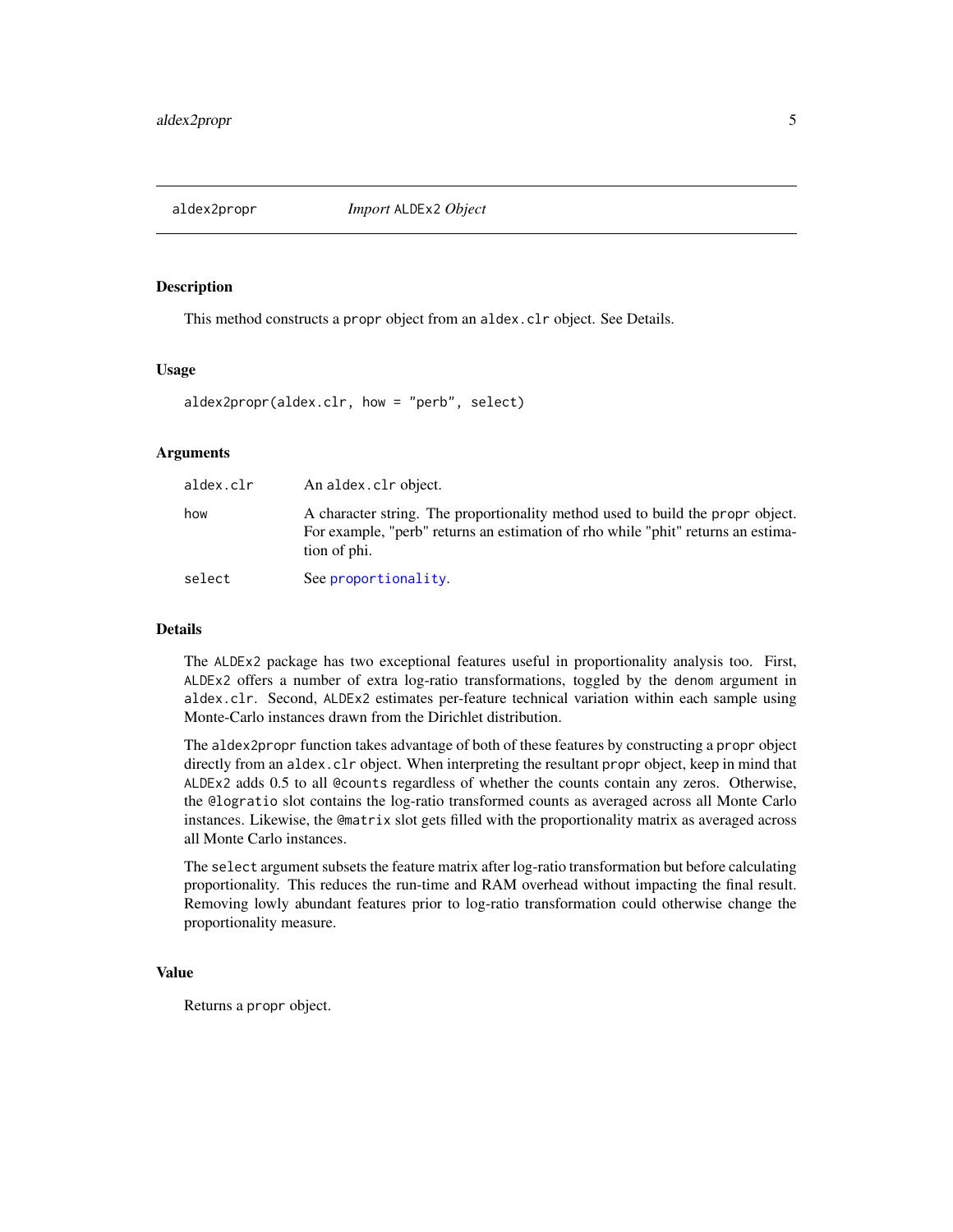<span id="page-5-0"></span>alphaThetaW\_old *Calculate Weighted Theta*

# Description

Do not use this function. For testing purposes only.

# Usage

alphaThetaW\_old(counts, group, alpha, weights)

# Arguments

| counts  | A data frame or matrix. A "count matrix" with subjects as rows and features as<br>columns.           |
|---------|------------------------------------------------------------------------------------------------------|
| group   | A character vector. Group or sub-group memberships, ordered according to the<br>row names in counts. |
| alpha   | A double. See vignette for details. Leave missing to skip Box-Cox transforma-<br>tion.               |
| weights | A matrix. Pre-computed 1 imma-based weights. Optional parameter.                                     |

|--|

# Description

Do not use this function. For testing purposes only.

# Usage

```
alphaTheta_old(counts, group, alpha)
```
# Arguments

| counts | A data frame or matrix. A "count matrix" with subjects as rows and features as<br>columns.           |
|--------|------------------------------------------------------------------------------------------------------|
| group  | A character vector. Group or sub-group memberships, ordered according to the<br>row names in counts. |
| alpha  | A double. See vignette for details. Leave missing to skip Box-Cox transforma-<br>tion.               |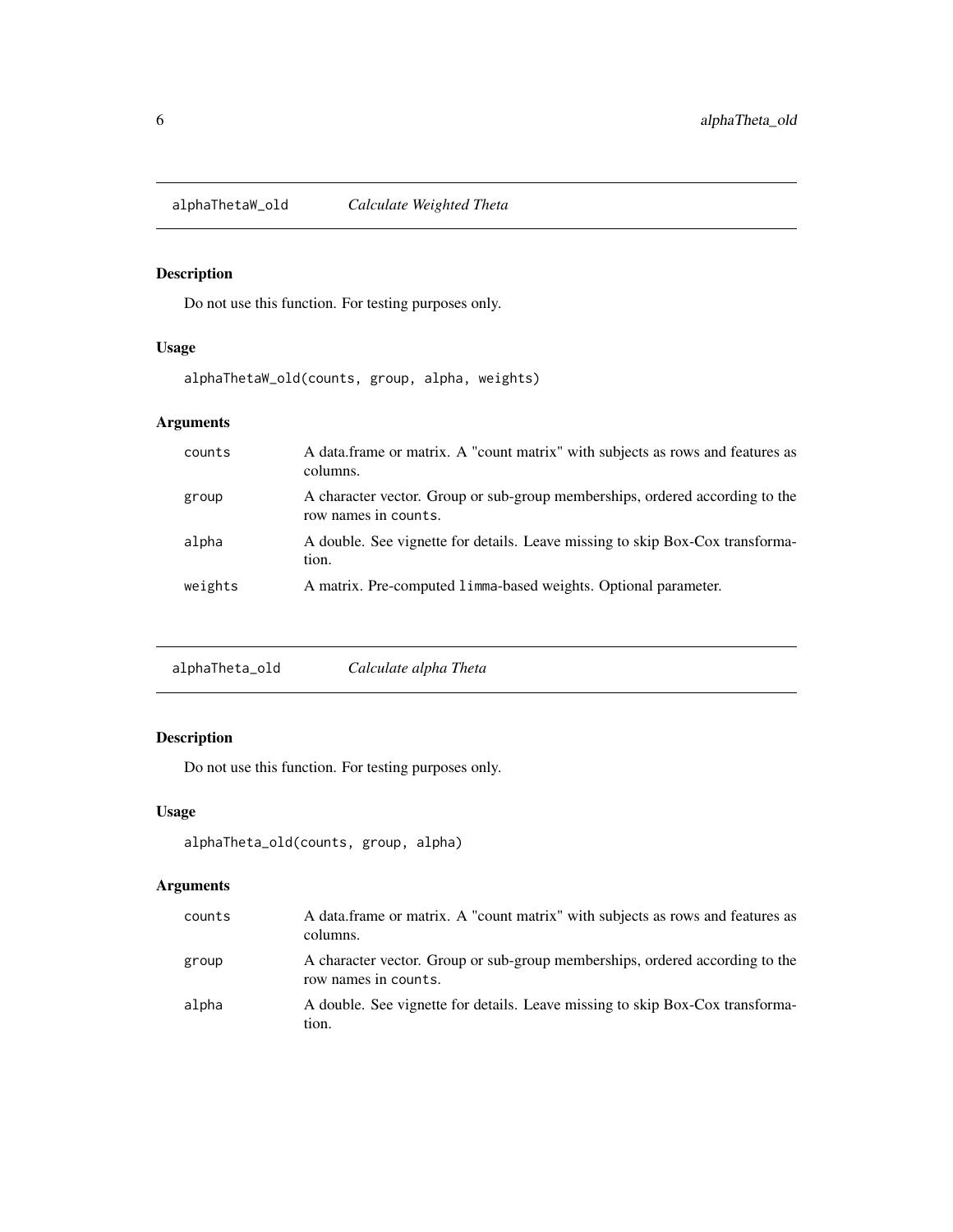<span id="page-6-0"></span>

This function uses the result of a permuteTheta call to calculate false discovery rate (FDR) cutoffs.

#### Usage

calculateFDR(theta, ptheta, cutoff =  $seq(0.6, 0.9, 0.1))$ 

# Arguments

| theta  | A data. frame. The result of a calculateTheta call.                                                                                                                                                                                                                                                                |
|--------|--------------------------------------------------------------------------------------------------------------------------------------------------------------------------------------------------------------------------------------------------------------------------------------------------------------------|
| ptheta | A data. frame. The result of a permuteTheta call.                                                                                                                                                                                                                                                                  |
| cutoff | For update Cutoffs, a numeric vector, this argument provides the FDR cutoffs<br>to test for theta. For graph functions, a numeric scalar. This argument indicates<br>the maximum theta to include in the figure. For graph functions, a large integer<br>will instead retrieve the top N pairs as ranked by theta. |

calculateFDR\_old *Calculate FDR Cutoffs*

# Description

Do not use this function. For testing purposes only.

# Usage

```
calculateFDR_old(theta, ptheta, cutoff = seq(0.6, 0.9, 0.1))
```
# Arguments

| theta  | A data. frame. The result of a calculateTheta call.                                                                                                                                                                                                                                                                |
|--------|--------------------------------------------------------------------------------------------------------------------------------------------------------------------------------------------------------------------------------------------------------------------------------------------------------------------|
| ptheta | A data. frame. The result of a permute Theta call.                                                                                                                                                                                                                                                                 |
| cutoff | For update Cutoffs, a numeric vector. this argument provides the FDR cutoffs<br>to test for theta. For graph functions, a numeric scalar. This argument indicates<br>the maximum theta to include in the figure. For graph functions, a large integer<br>will instead retrieve the top N pairs as ranked by theta. |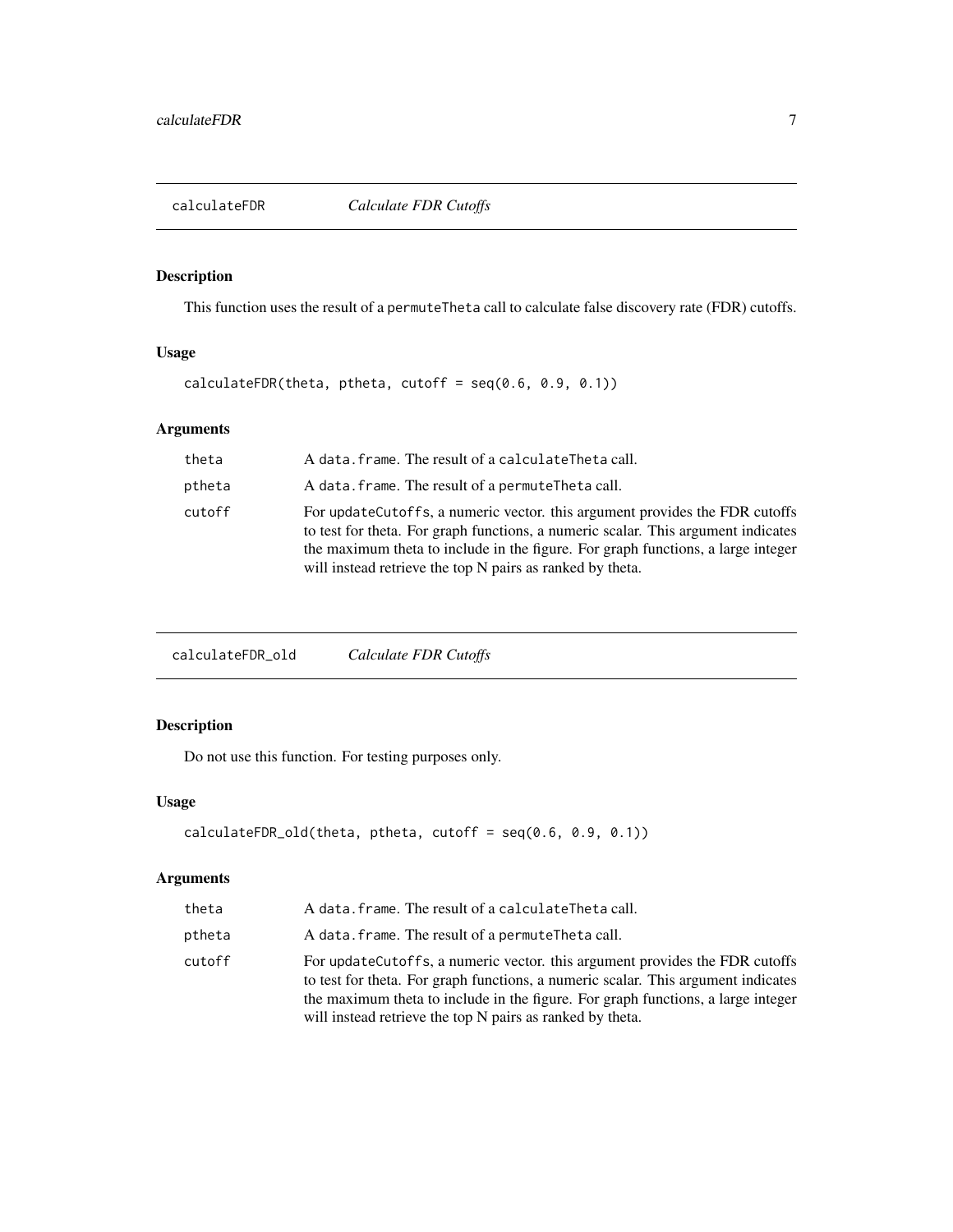<span id="page-7-0"></span>calculateTheta *Calculate Theta*

# Description

Calculate differential proportionality measure, theta. Used by [propd](#page-21-1) to build the @theta slot. A numeric alpha argument will trigger the Box-Cox transformation.

#### Usage

```
calculateTheta(counts, group, alpha, lrv = NA, only = "all",
 weighted = FALSE, weights = as.matrix(NA))
```
# Arguments

| counts   | A data frame or matrix. A "count matrix" with subjects as rows and features as<br>columns.                                         |
|----------|------------------------------------------------------------------------------------------------------------------------------------|
| group    | A character vector. Group or sub-group memberships, ordered according to the<br>row names in counts.                               |
| alpha    | A double. See vignette for details. Leave missing to skip Box-Cox transforma-<br>tion.                                             |
| lrv      | A numeric vector. A vector of pre-computed log-ratio variances. Optional pa-<br>rameter.                                           |
| only     | A character string. The name of the theta type to return if only calculating one<br>theta type. Used to make updateCutoffs faster. |
| weighted | A boolean. Toggles whether to calculate theta using limma:: voom weights.                                                          |
| weights  | A matrix. Pre-computed 1 imma-based weights. Optional parameter.                                                                   |

# Value

A data.frame of theta values.

calculateThetaW\_old *Calculate Weighted Theta*

# Description

Do not use this function. For testing purposes only.

#### Usage

calculateThetaW\_old(counts, group)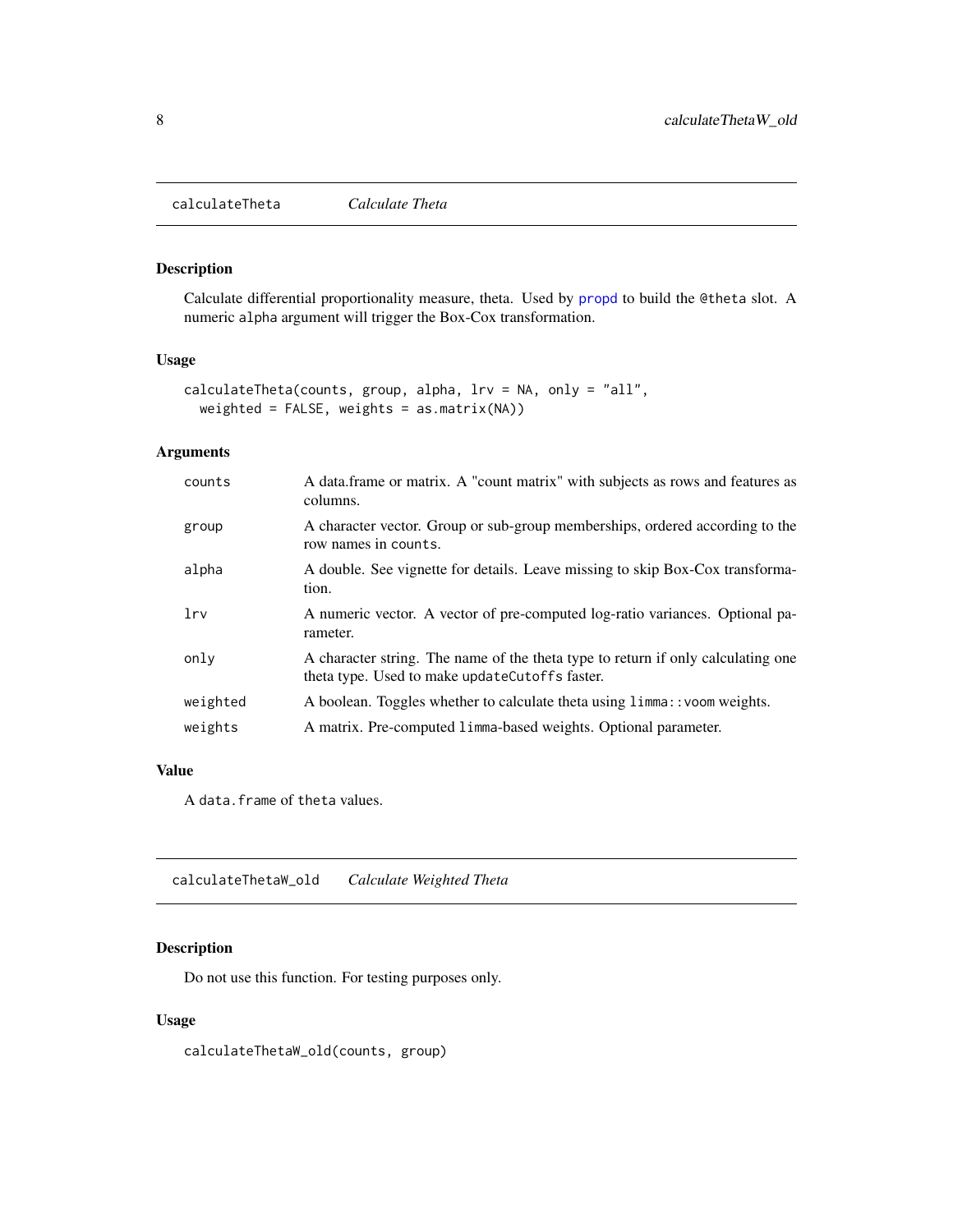#### <span id="page-8-0"></span>Arguments

| counts | A data frame or matrix. A "count matrix" with subjects as rows and features as<br>columns.           |
|--------|------------------------------------------------------------------------------------------------------|
| group  | A character vector. Group or sub-group memberships, ordered according to the<br>row names in counts. |

calculateTheta\_old *Calculate Theta*

#### Description

Do not use this function. For testing purposes only.

#### Usage

```
calculateTheta_old(counts, group)
```
# Arguments

| counts | A data frame or matrix. A "count matrix" with subjects as rows and features as<br>columns.           |
|--------|------------------------------------------------------------------------------------------------------|
| group  | A character vector. Group or sub-group memberships, ordered according to the<br>row names in counts. |

| caneToad.counts | Example Cane Toad Count Data |  |  |
|-----------------|------------------------------|--|--|
|                 |                              |  |  |

# Description

Raw RNA-seq counts for twenty toads sampled from one of two regions in Australia. Data set reduced to exclude any transcripts without at least 10 counts in at least 10 samples.

# Usage

```
data(caneToad.counts)
```
# Format

An object of class matrix with 20 rows and 25774 columns.

#### Source

<DOI:10.1111/mec.13184>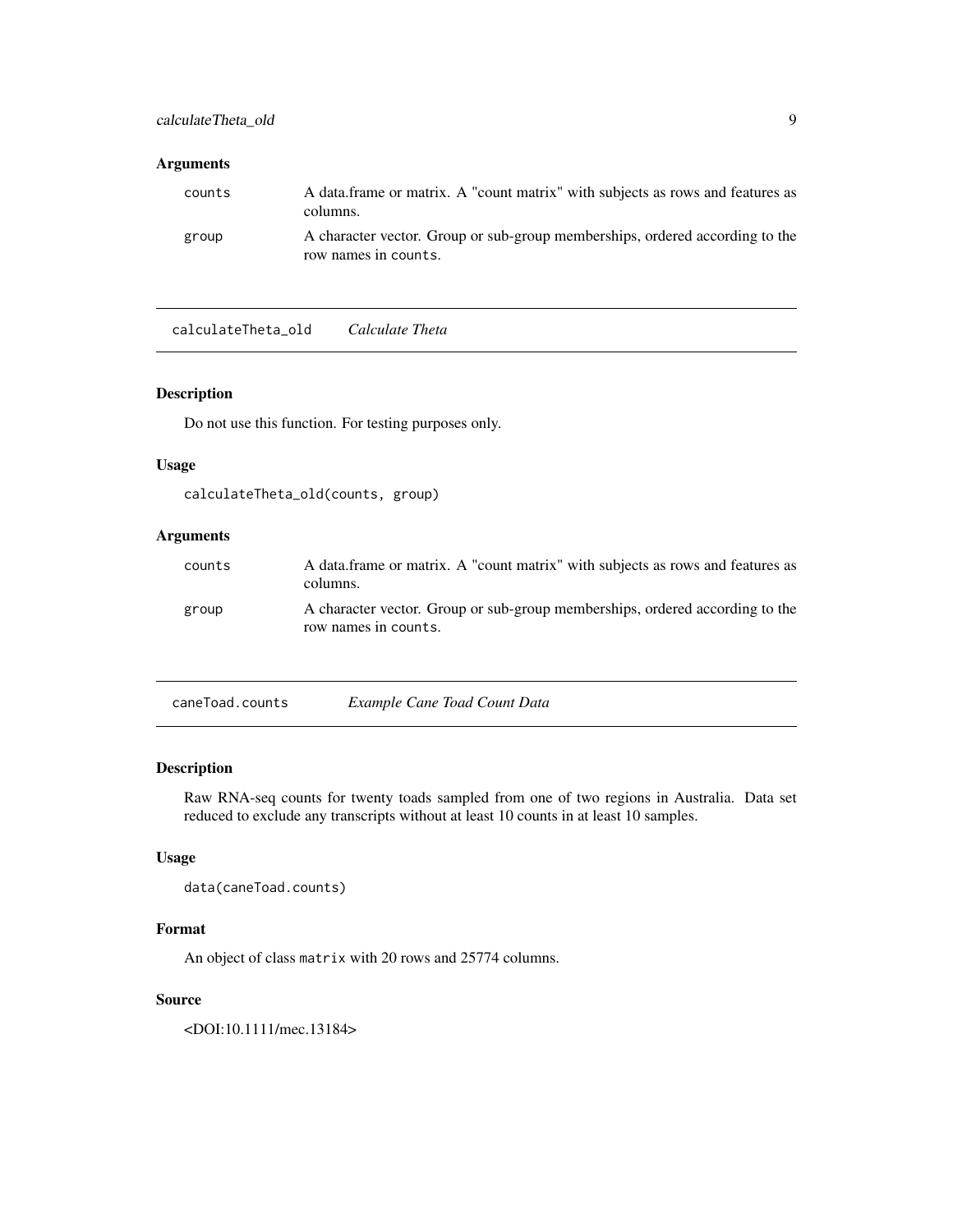<span id="page-9-0"></span>

Group labels for twenty toads sampled from one of two regions in Australia. Data set reduced to exclude any transcripts without at least 10 counts in at least 10 samples.

#### Usage

```
data(caneToad.groups)
```
# Format

An object of class character of length 20.

#### Source

<DOI:10.1111/mec.13184>

dendroCheck *Dendrogram Plot Check*

# Description

Performs data checks before plotting, triggering messages or errors when appropriate. For back-end use only.

#### Usage

dendroCheck()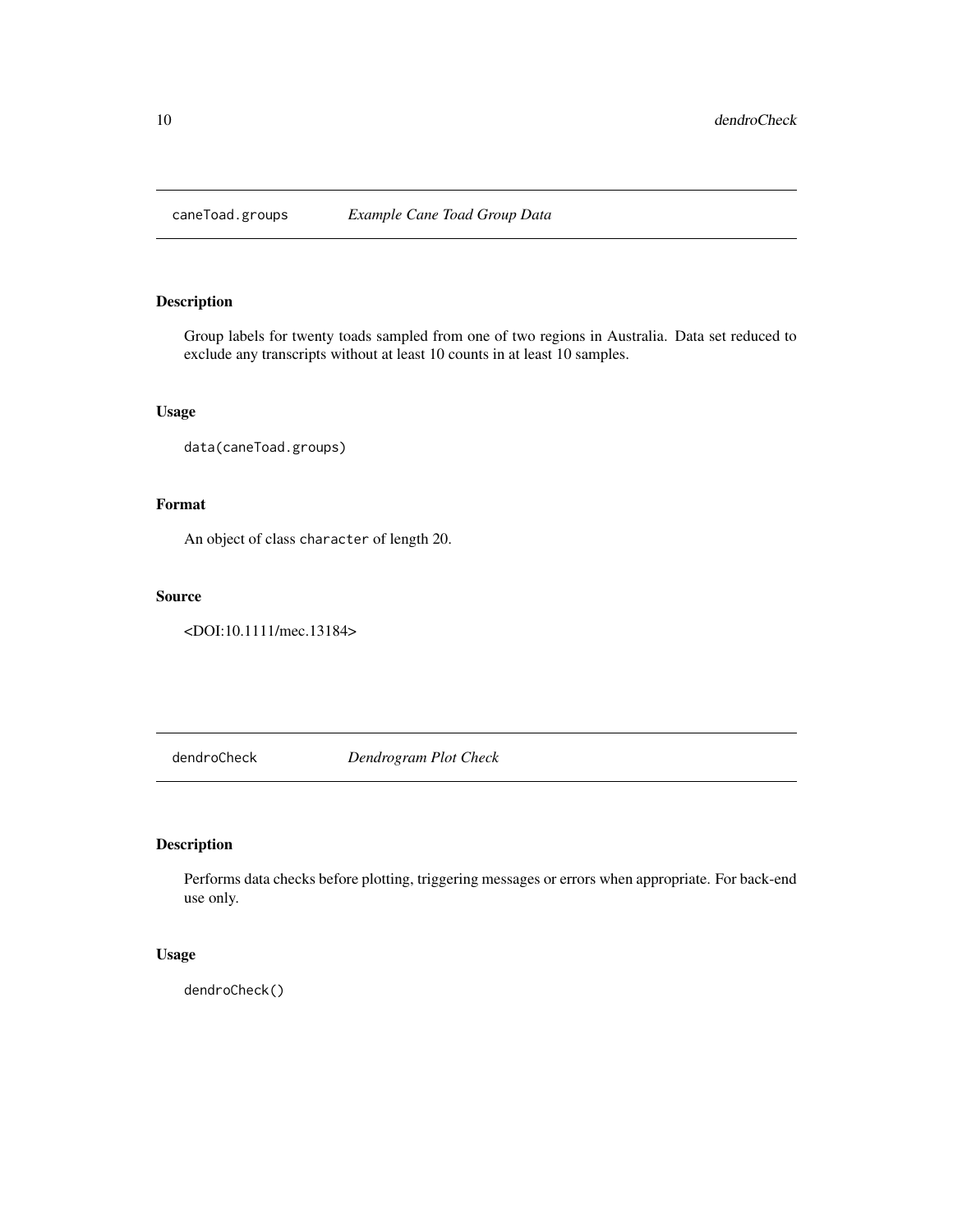<span id="page-10-0"></span>Performs data checks when comparing two propr objects, triggering messages or errors when appropriate. For back-end use only.

# Usage

differentialCheck(x, y, forceBoth)

# Arguments

| X         | A propr object.                                                |
|-----------|----------------------------------------------------------------|
| v         | A propr object. Optional.                                      |
| forceBoth | Toggles whether to perform checks for the second propr object. |

| ggdend | Dendrogram Plot Wrapper |  |
|--------|-------------------------|--|
|--------|-------------------------|--|

# Description

Builds ggplot2 dendrograms. For back-end use only.

# Usage

ggdend(dendrogram)

# Arguments

dendrogram A result from as.dendrogram.

# Value

Returns a ggplot object.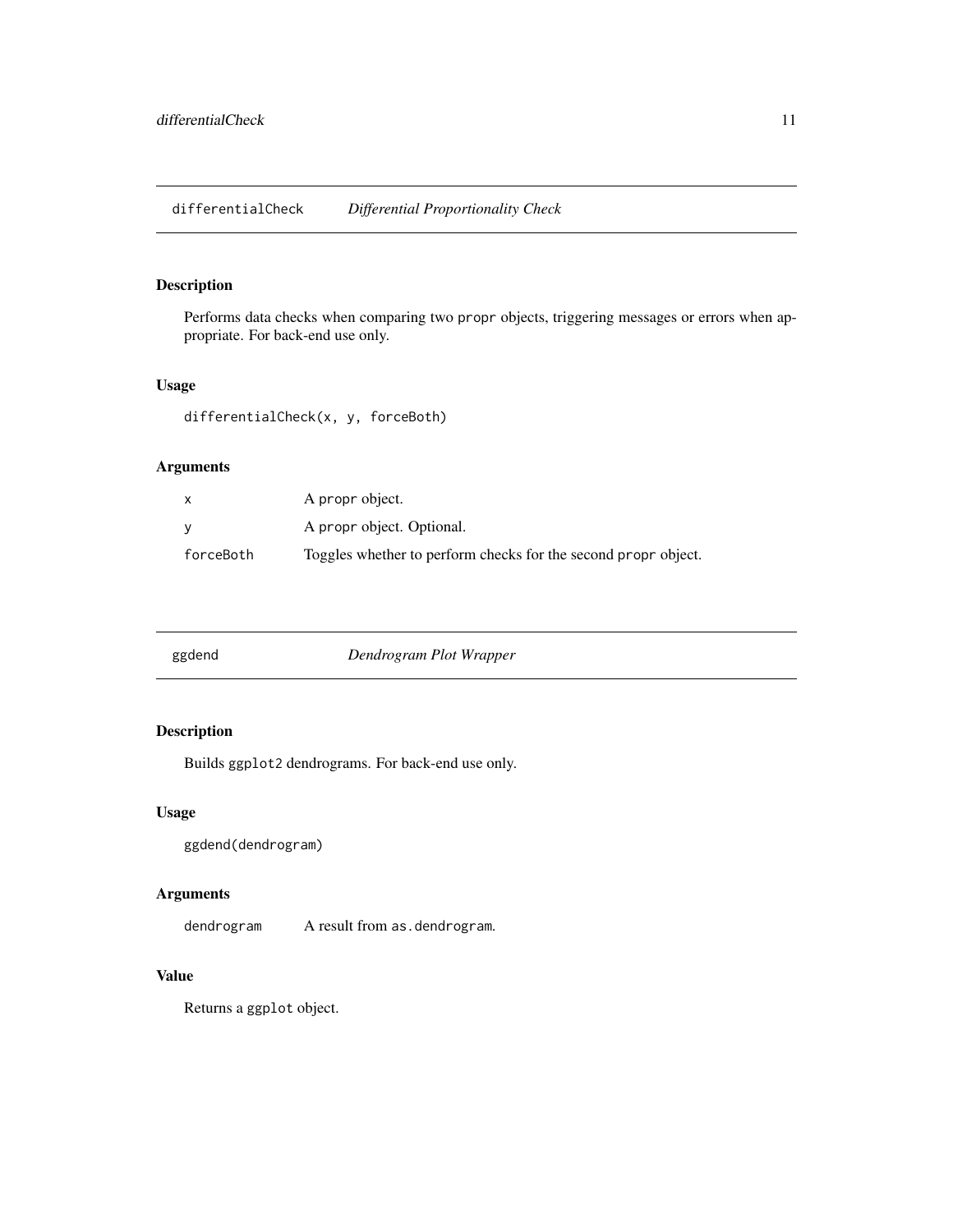<span id="page-11-0"></span>

This function builds an index from the ivar argument. Used by the propr initialize method and updateF.

# Usage

ivar2index(counts, ivar)

#### Arguments

| counts | A data frame or matrix. A "count matrix" with subjects as rows and features as<br>columns.                                                                                                                                                                                                        |
|--------|---------------------------------------------------------------------------------------------------------------------------------------------------------------------------------------------------------------------------------------------------------------------------------------------------|
| ivar   | A numeric scalar. Specifies reference feature(s) for additive log-ratio transfor-<br>mation. The argument will also accept feature name(s) instead of the index<br>position(s). Set to "ight" to use inter-quartile log-ratio transformation. Ignore to<br>use centered log-ratio transformation. |

<span id="page-11-1"></span>lr2cor *Correlate CLR with a Continuous Measurement*

# Description

This function correlates each log-ratio transformed feature vector with a continuous numeric variable.

# Usage

```
lr2cor(lr, conditions, ...)
```
# Arguments

| 1r         | A data.frame. A log-ratio transformed counts matrix. |
|------------|------------------------------------------------------|
| conditions | A numeric vector of a continuous variable.           |
| $\cdots$   | Arguments passed to cor. test.                       |

#### Value

Returns a data.frame of the correlation statistic (e.g., r) and p-value (p) for each log-ratio transformed feature. FDR provided by BH column.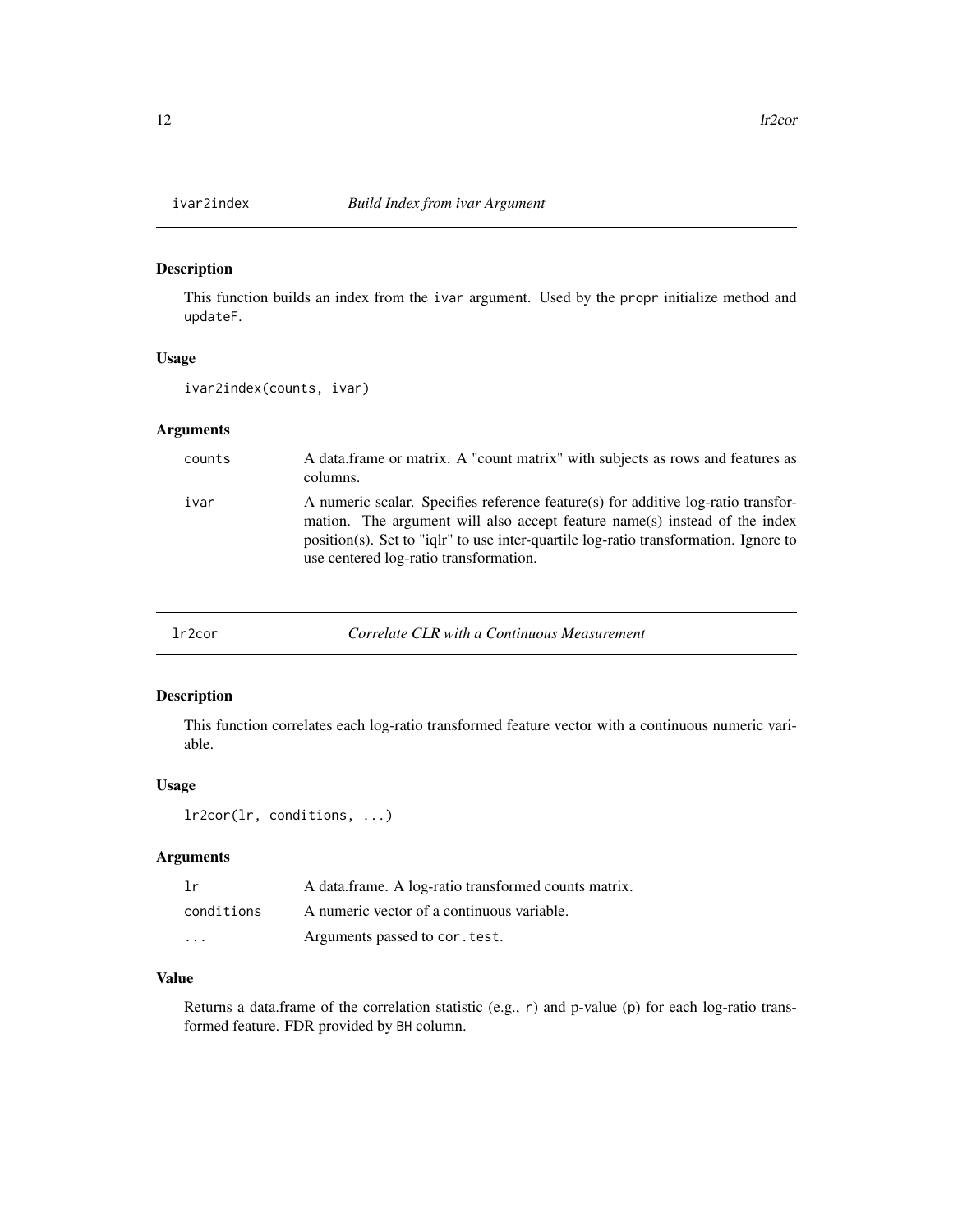<span id="page-12-0"></span>

Includes mock count data for 5 days and 4 zip codes.

#### Usage

data(mail)

#### Format

An object of class matrix with 5 rows and 4 columns.

marg.abs *Example Absolute mRNA*

#### Description

Data generated with supplemental script provided by <DOI:10.1371/journal.pcbi.1004075>. Data originally sourced from <DOI:10.1016/j.cell.2012.09.019>. A time series of yeast mRNA abundance after removal of a key nutrient. Absolute abundance estimated by multiplying microarray signal (relative to first time point) by the initial nCounter-calibrated and copy-per-cell-adjusted RNA-seq abundance (averaged across two replicates). Divide absolute abundances by total sample abundance to make data relative.

#### Usage

data(marg.abs)

#### Format

An object of class data. frame with 16 rows and 3031 columns.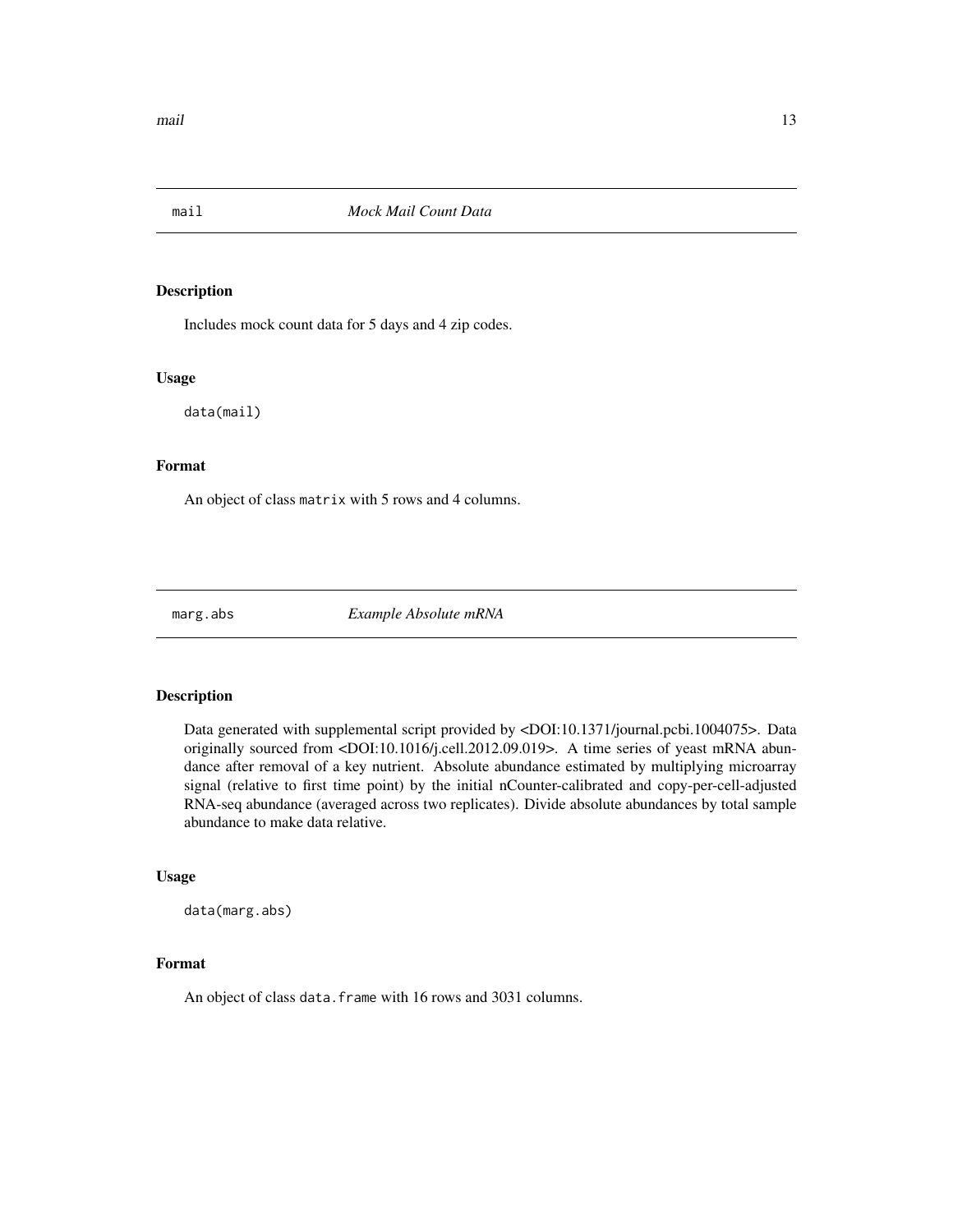<span id="page-13-0"></span>

igraph Helper Functions

#### Usage

```
migraph.add(g, names1, names2, force = TRUE)
migraph.color(g, names1, names2, col)
migraph.clean(g)
```
# Arguments

| g       | An igraph object.                                                                                                                                                                                                                   |
|---------|-------------------------------------------------------------------------------------------------------------------------------------------------------------------------------------------------------------------------------------|
| names1. | names 2 A character vector. The names 1 argument defines a first set of vertices. The<br>names2 argument defines a second set of vertices to which the first set connects<br>(i.e., element-wise), thereby defining a set of edges. |
| force   | A boolean. If true, the function adds any missing vertices before adding edges.<br>If false, the function only adds edges that have both vertices already present.                                                                  |
| col     | A character string. The color applied to all vertices (or edges) specified by the<br>names1 (or names2) argument.                                                                                                                   |

#### Value

An igraph object.

multiplot *Plot Multiple Graphs*

# Description

Easily plot multiple graphs within the same window. Code adapted from http://www.cookbookr.com/. For back-end use only.

#### Usage

multiplot(..., cols = 1)

# Arguments

| $\cdot\cdot\cdot$ | Multiple plots.                               |
|-------------------|-----------------------------------------------|
| cols              | A numeric scalar. The number of plot columns. |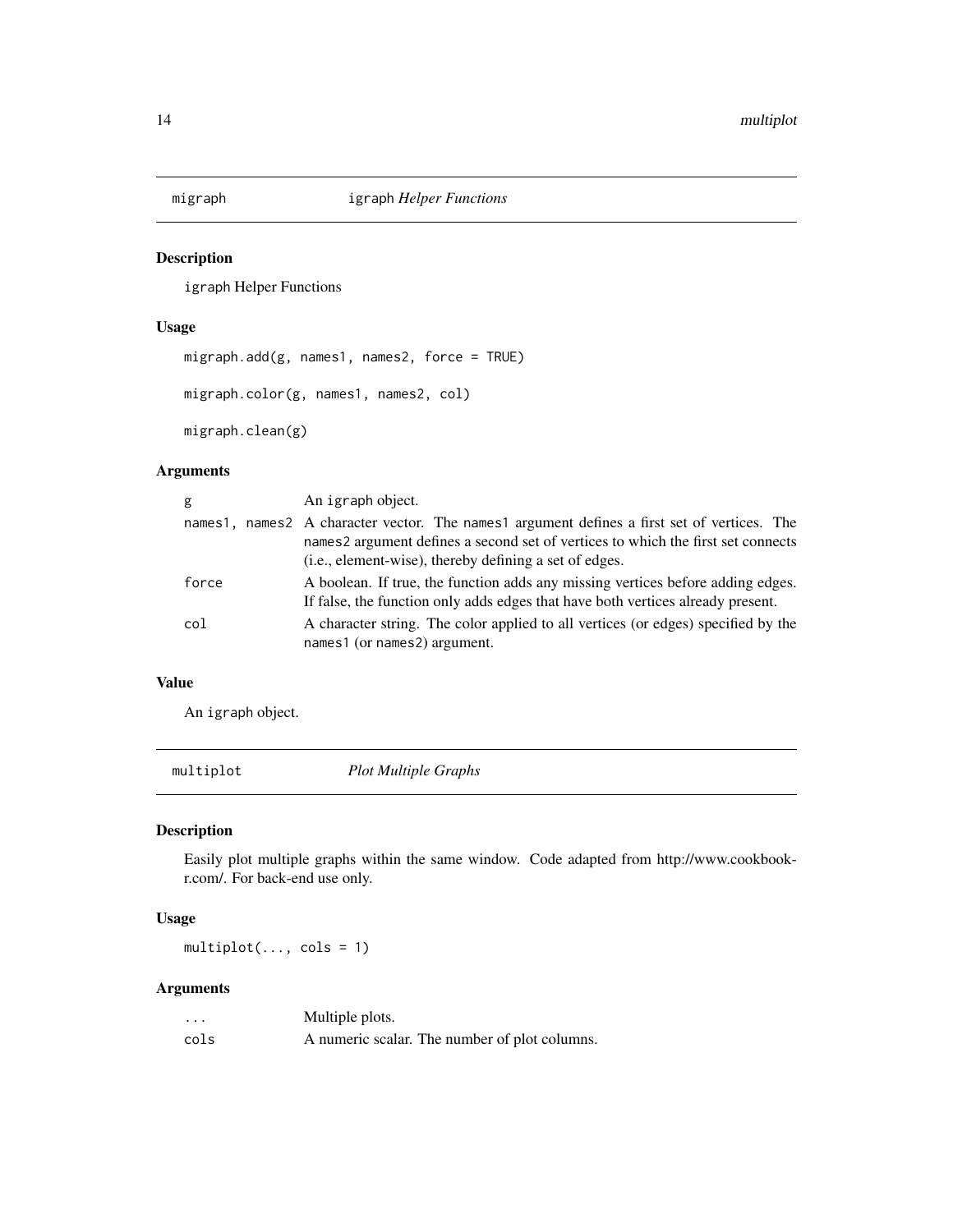<span id="page-14-0"></span>packageCheck *Package Check*

# Description

Checks whether the user has the required package installed. For back-end use only.

#### Usage

packageCheck(package)

# Arguments

package A character string. An R package.

<span id="page-14-1"></span>pals *Calculate PALs for Pairs*

# Description

This function finds the Popular Adjacent Ligand or Self (PALs) for each feature in the @theta slot of a propd object. Specifically, we define PALs as the adjacent node with the highest amount of connectivity. If node itself has more connectivity than any of its neighbors, it is its own PAL.

#### Usage

pals(object, k)

#### Arguments

| object | A propd object.                                                                          |
|--------|------------------------------------------------------------------------------------------|
|        | An integer. The maximum number of PALs to index when calculating pals in<br>the network. |

# Value

A named vector of PALs, ordered by decreasing connectivity of the input nodes. The names of the result refer to the input nodes themselves.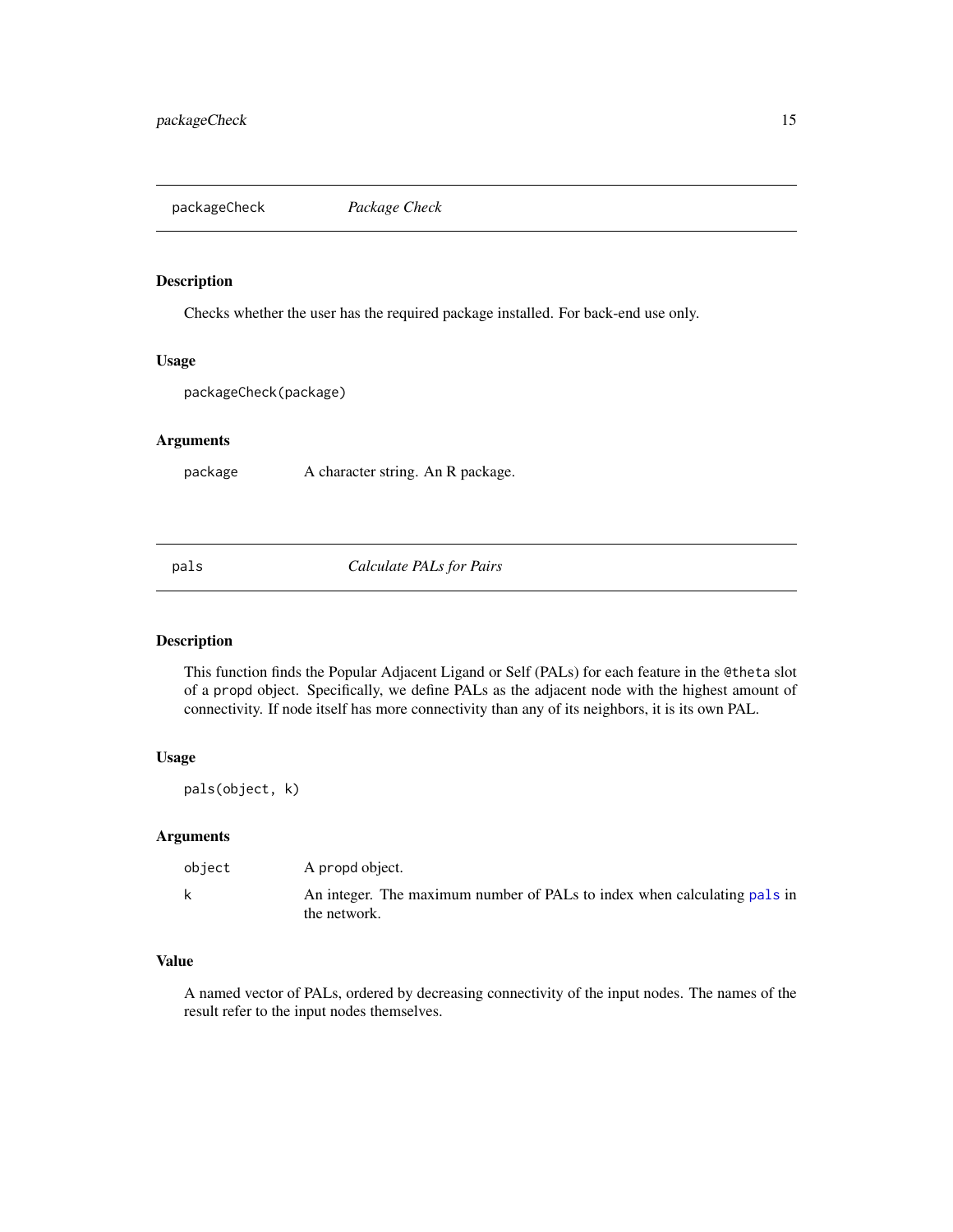<span id="page-15-0"></span>

Includes results from [propd](#page-21-1) as applied to cane toad transcripts with at least 40 counts in at least 20 samples (after removing any transcripts with 0 counts). The resultant object is filtered to include only the top 1000 theta\_d values in the @theta slot.

#### Usage

data(pd.d)

#### Format

An object of class propd of length 1.

#### Source

<DOI:10.1111/mec.13184>

pd.e *Example propd Object*

# Description

Includes results from [propd](#page-21-1) as applied to cane toad transcripts with at least 40 counts in at least 20 samples (after removing any transcripts with 0 counts). The resultant object is filtered to include only the top 1000 theta\_e values in the @theta slot.

# Usage

data(pd.e)

#### Format

An object of class propd of length 1.

#### Source

<DOI:10.1111/mec.13184>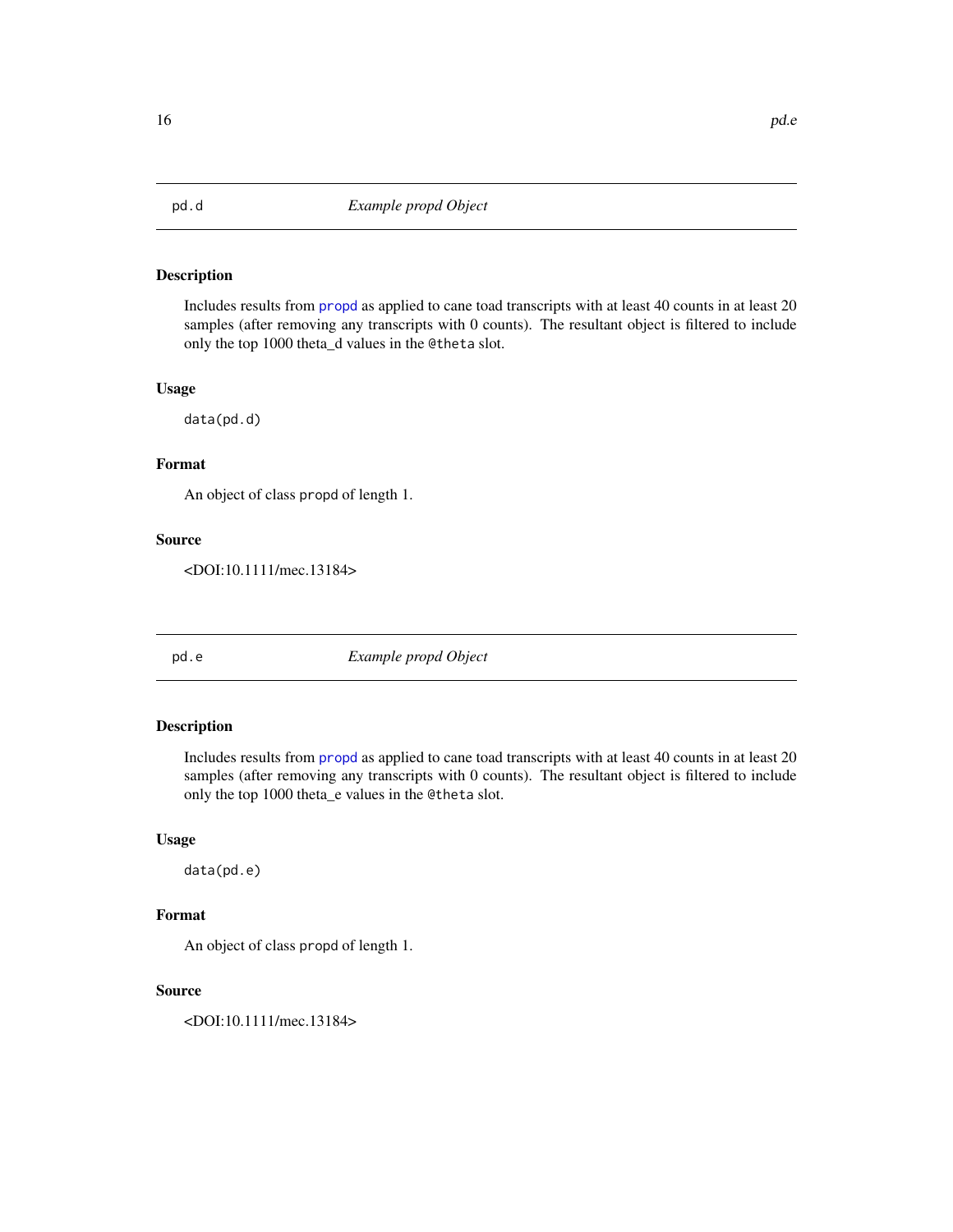<span id="page-16-0"></span>permuteTheta *Permute Theta*

# Description

Permute differential proportionality measure, theta.

# Usage

permuteTheta(counts, group, p = 64)

# Arguments

| counts | A data frame or matrix. A "count matrix" with subjects as rows and features as<br>columns.           |
|--------|------------------------------------------------------------------------------------------------------|
| group  | A character vector. Group or sub-group memberships, ordered according to the<br>row names in counts. |
| p      | An integer. The number of permutation cycles.                                                        |

# Details

This function randomizes group membership p\*nfeat times.

permuteTheta\_false *Permute Theta*

# Description

Permute differential proportionality measure, theta.

#### Usage

```
permuteTheta_false(counts, group, p = 64)
```
# Arguments

| counts | A data frame or matrix. A "count matrix" with subjects as rows and features as<br>columns.           |
|--------|------------------------------------------------------------------------------------------------------|
| group  | A character vector. Group or sub-group memberships, ordered according to the<br>row names in counts. |
| D      | An integer. The number of permutation cycles.                                                        |

# Details

For back-end use only.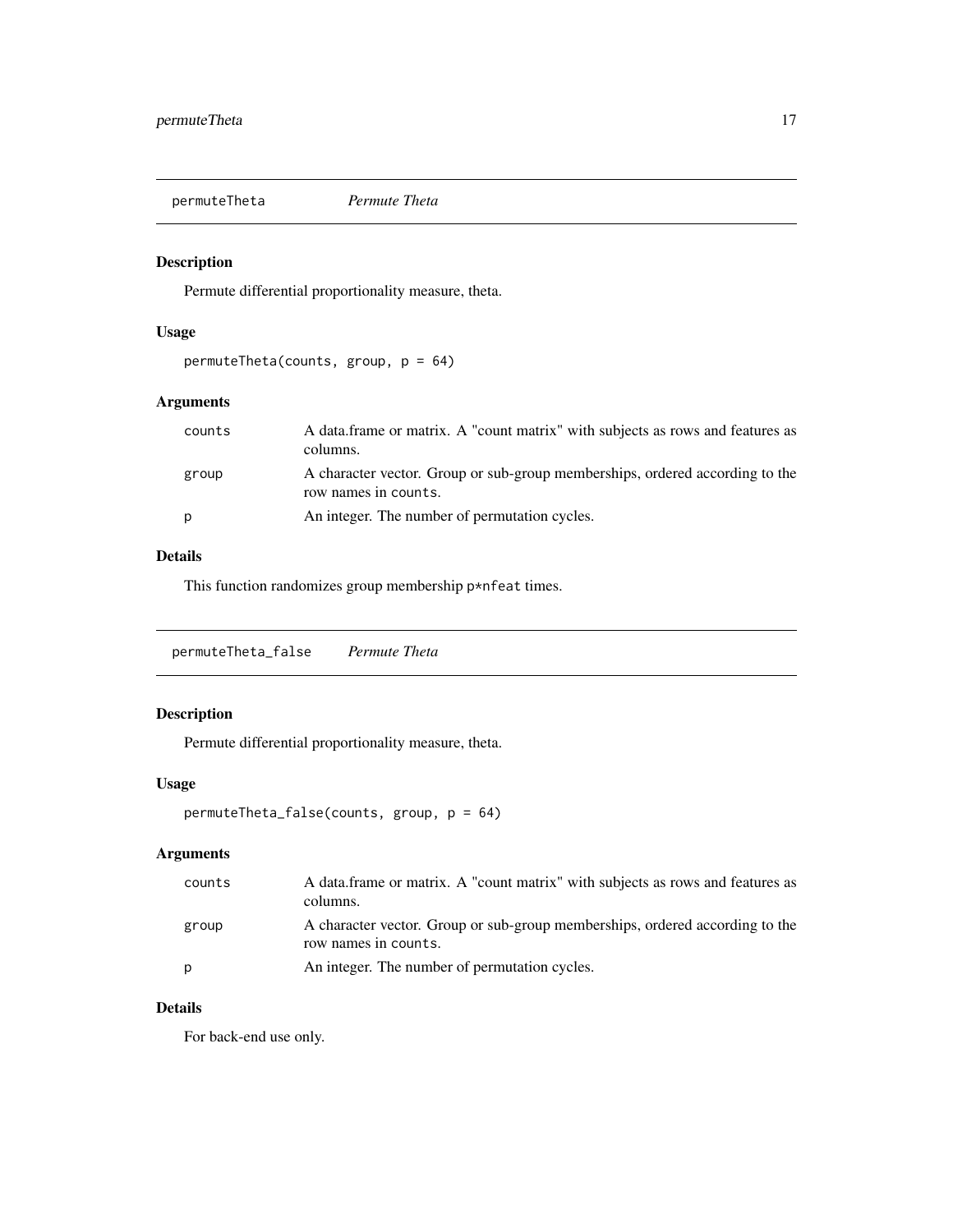<span id="page-17-0"></span>permuteTheta\_naive *Permute Theta*

# Description

Permute differential proportionality measure, theta.

# Usage

```
permuteTheta_naive(counts, group, p = 64)
```
# Arguments

| counts | A data frame or matrix. A "count matrix" with subjects as rows and features as<br>columns.           |
|--------|------------------------------------------------------------------------------------------------------|
| group  | A character vector. Group or sub-group memberships, ordered according to the<br>row names in counts. |
| p      | An integer. The number of permutation cycles.                                                        |

#### Details

This function randomizes all feature vectors p times.

| permuteTheta_old | Permute Theta |  |  |
|------------------|---------------|--|--|
|------------------|---------------|--|--|

# Description

Do not use this function. For testing purposes only.

# Usage

```
permuteTheta_old(counts, group, p)
```
# Arguments

| counts | A data frame or matrix. A "count matrix" with subjects as rows and features as<br>columns.           |
|--------|------------------------------------------------------------------------------------------------------|
| group  | A character vector. Group or sub-group memberships, ordered according to the<br>row names in counts. |
| р      | An integer. The number of permutation cycles.                                                        |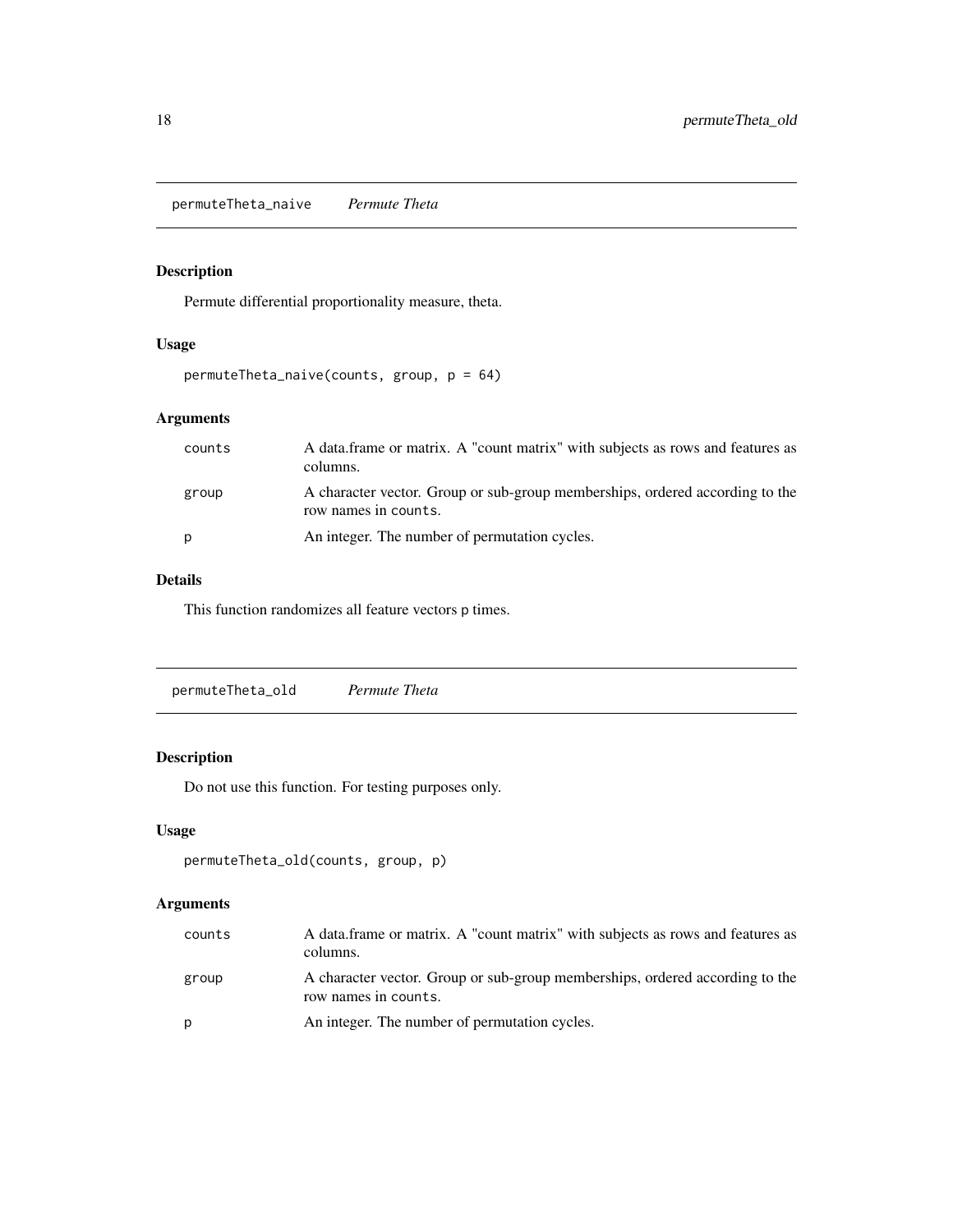<span id="page-18-0"></span>permuteTheta\_prime *Permute Theta*

# Description

Permute differential proportionality measure, theta.

# Usage

```
permuteTheta_prime(counts, group, p = 64)
```
# Arguments

| counts | A data frame or matrix. A "count matrix" with subjects as rows and features as<br>columns.           |
|--------|------------------------------------------------------------------------------------------------------|
| group  | A character vector. Group or sub-group memberships, ordered according to the<br>row names in counts. |
| p      | An integer. The number of permutation cycles.                                                        |

# Details

This function randomizes group labels p times.

|  | plotCheck | <b>Plot Check</b> |  |  |
|--|-----------|-------------------|--|--|
|--|-----------|-------------------|--|--|

# Description

Performs data checks before plotting, triggering messages or errors when appropriate. For back-end use only.

#### Usage

```
plotCheck(rho, prompt, plotly, indexNaive)
```
# Arguments

| rho        | A propr object created from perb. However, smear, dendrogram, and cytescape<br>will also accommodate results from phit and phis. |
|------------|----------------------------------------------------------------------------------------------------------------------------------|
| prompt     | A logical scalar. Set to FALSE to disable the courtesy prompt when working with<br>big data.                                     |
| plotly     | A logical scalar. Set to TRUE to produce a dynamic plot using the plotly pack-<br>age.                                           |
| indexNaive | Toggles whether to perform checks for an "index-naive" plot function.                                                            |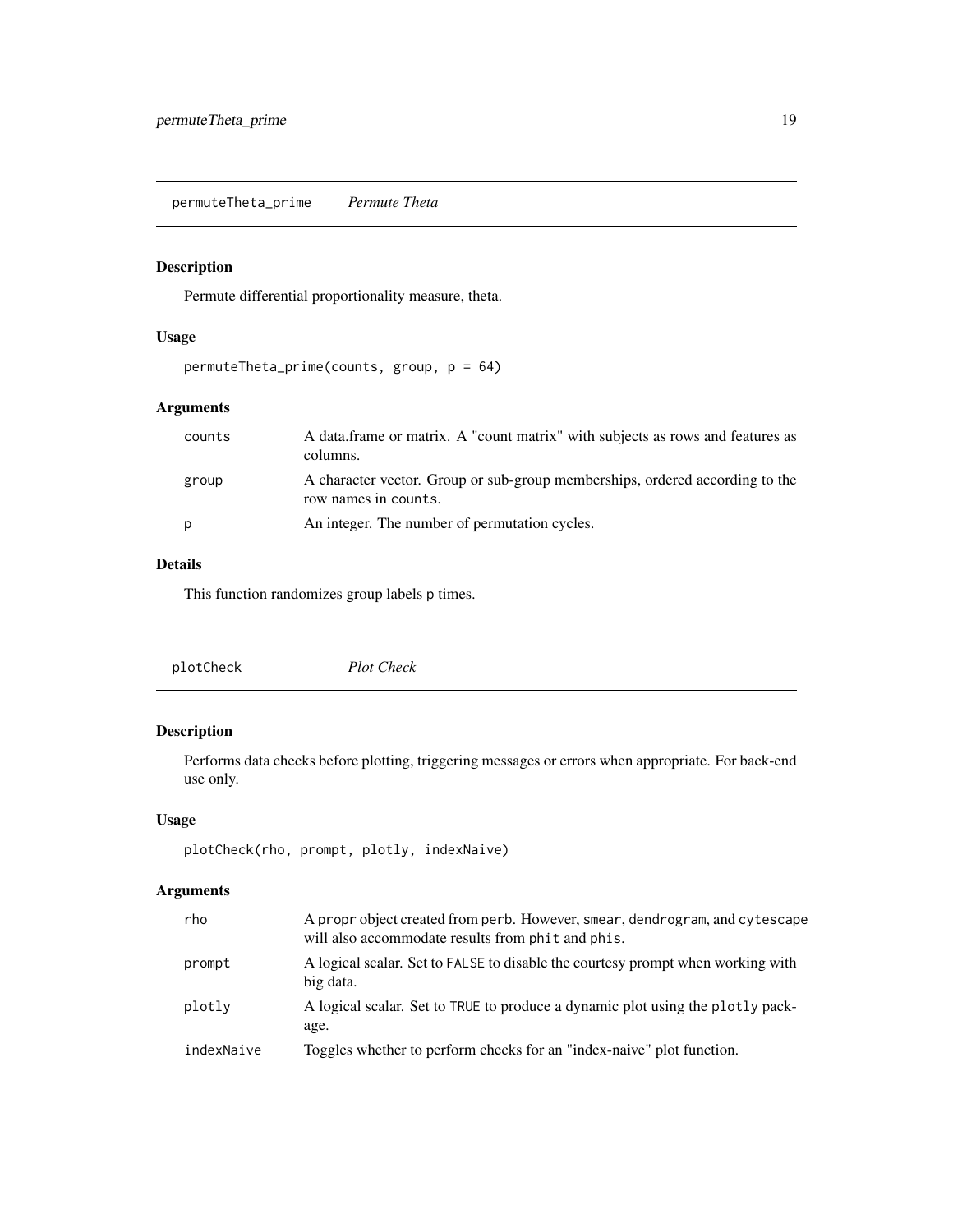<span id="page-19-0"></span>Returns a propr object with guaranteed column names and row names.

progress *Make Progress Bar*

# Description

Make Progress Bar

# Usage

progress(i, k, numTicks)

# Arguments

|          | The current iteration.  |
|----------|-------------------------|
| k        | Total iterations.       |
| numTicks | The result of progress. |

#### Value

The next numTicks argument.

promptCheck *Feature Check*

# Description

Prompts user when performing an operation on an unusually large set of features. For back-end use only.

#### Usage

promptCheck(N)

#### Arguments

N An integer. The number of features.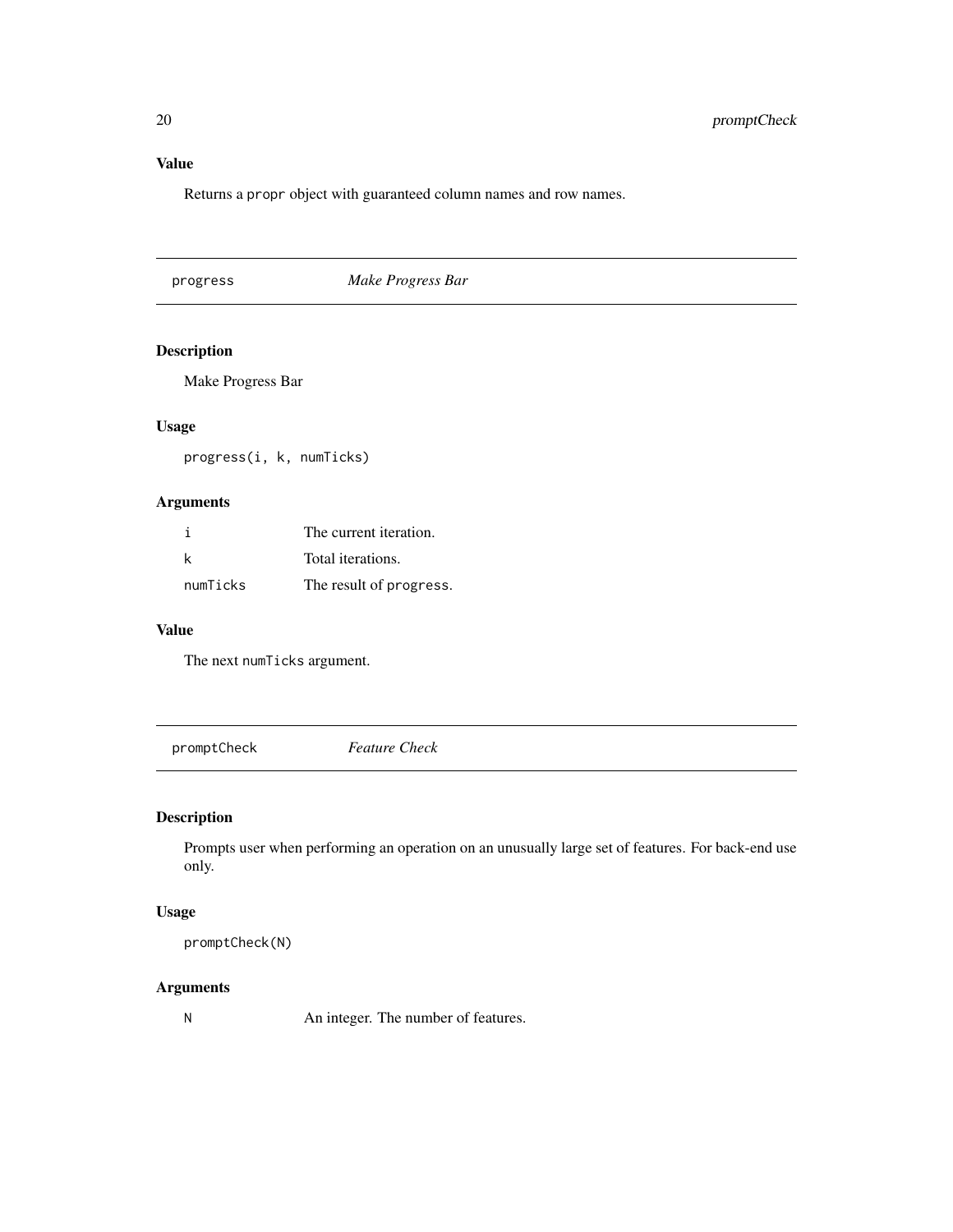<span id="page-20-1"></span><span id="page-20-0"></span>This experimental helper function calculates probability from proportionality. When supplying one propr object, prop2prob estimates the probability that each proportionality coefficient occurred by chance alone. When supplying two propr objects, prop2prob estimates the probability that each proportionality coefficient differs between the two objects.

#### Usage

 $prop2prob(x, y, method = "bonferroni", prompt = TRUE)$ 

#### Arguments

| x      | A propr object.                                                                                                                                                                     |
|--------|-------------------------------------------------------------------------------------------------------------------------------------------------------------------------------------|
| У      | A propr object. Optional.                                                                                                                                                           |
| method | A character string. Selects method used to adjust p-values for multiple com-<br>parisons. Argument passed to p. adjust. Defaults to the more conservative<br>Bonferroni correction. |
| prompt | A logical scalar. Set to FALSE to disable the courtesy prompt when working with<br>big data.                                                                                        |

#### Details

All calculations use formulae derived for the concordance correlation coefficient under the constraint that all means equal zero. We defend this constraint on the grounds that we can shift the mean of log-ratio transformed feature vectors without changing the proportionality coefficient, rho, or Pearson's correlation coefficient, r. We refer the reader to Zar's Biostatistical Analysis text (4ed, pg 407-10) for more information on the method used.

When calculating differential proportionality, it is the responsibility of the user to ensure that the two groups have no overlapping samples. All p-values returned as twice the result of [pnorm](#page-0-0), thereby correcting for "two-tails". Please make sure to interpret p-values in the context of multiple testing! For more information, see p. adjust.

#### Value

Returns a data.table of p-values.

#### See Also

[propr](#page-26-1), [abstract](#page-2-1)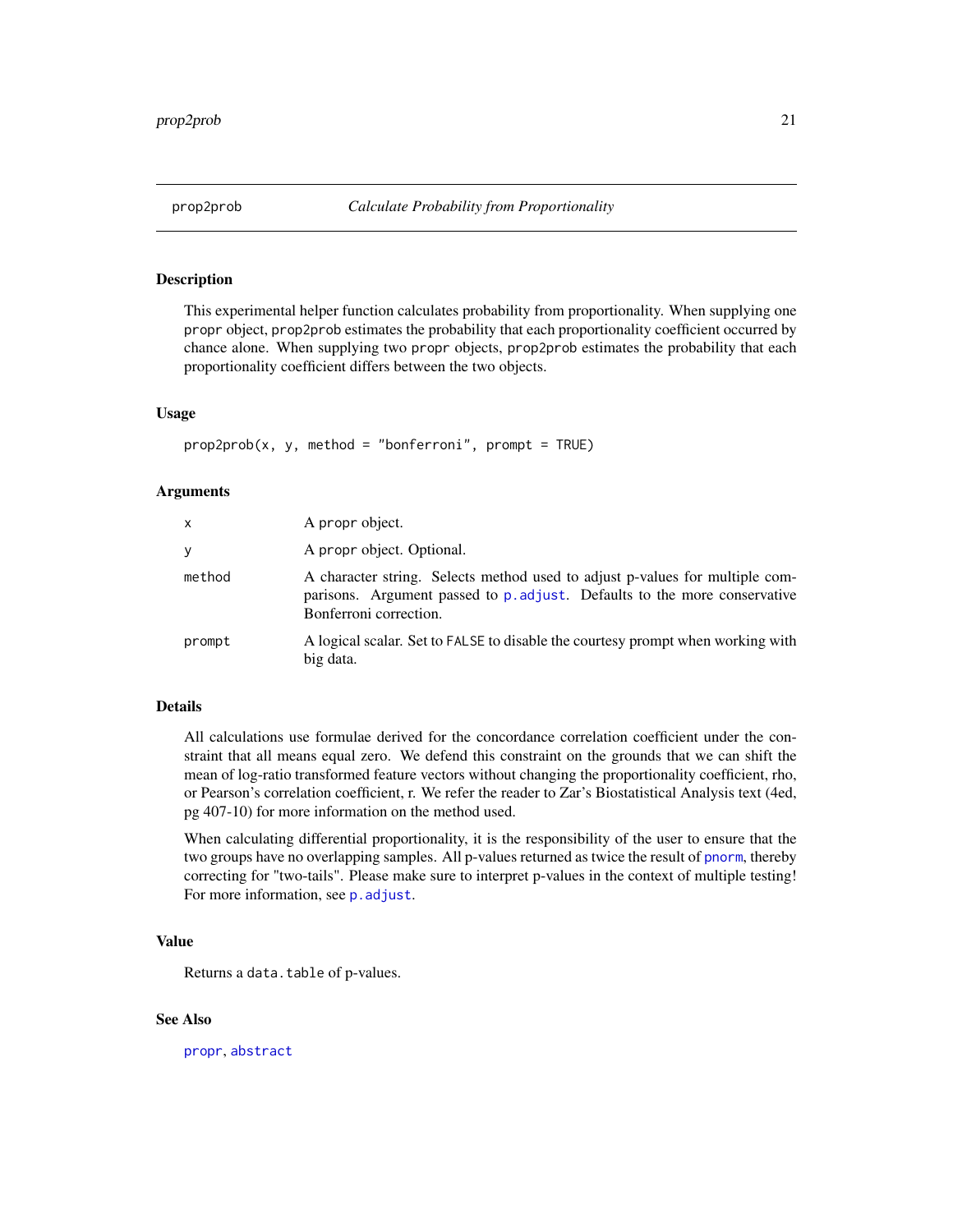22 propder to the contract of the contract of the contract of the contract of the contract of the contract of the contract of the contract of the contract of the contract of the contract of the contract of the contract of

#### Examples

```
library(propr)
data(mail)
rho <- perb(mail)
prop2prob(rho)
```
<span id="page-21-1"></span>propd *The propd Method*

#### Description

Welcome to the propd method!

Let X and Y be non-zero positive feature vectors measured across  $N$  samples belonging to one of two groups, sized  $N1$  and  $N2$ . We use VLR to denote the variance of the log of the ratio of the vectors  $X$  over  $Y$ . We define theta as the weighted sum of the within-group VLR divided by the weighted total VLR.

The propd method calculates theta. However, VLR fails in the setting of zero counts. The propd method will use a Box-Cox transformation to approximate VLR based on the parameter  $\alpha$  if provided. We refer the user to the vignette for more details.

Note that Group 1 always refers to the first element of the group vector argument supplied to propd.

#### Usage

```
## S4 method for signature 'propd'
show(object)
propd(counts, group, alpha, p = 100, weighted = FALSE)
propd2propr(object, ivar)
setActive(propd, what = "theta_d")
setDisjointed(propd)
setEmergent(propd)
## S4 method for signature 'propd,missing'
plot(x, y, cutoff = 1000, col1, col2, propr,prompt = TRUE, d3 = FALSE, plotSkip = FALSE)
shale(object, cutoff = 1000, k, prompt = TRUE, clean = FALSE)
geyser(object, cutoff = 1000, k = 5, prompt = TRUE, plotly = FALSE)
bowtie(object, cutoff = 1000, k = 5, prompt = TRUE, plotly = FALSE)
```
<span id="page-21-0"></span>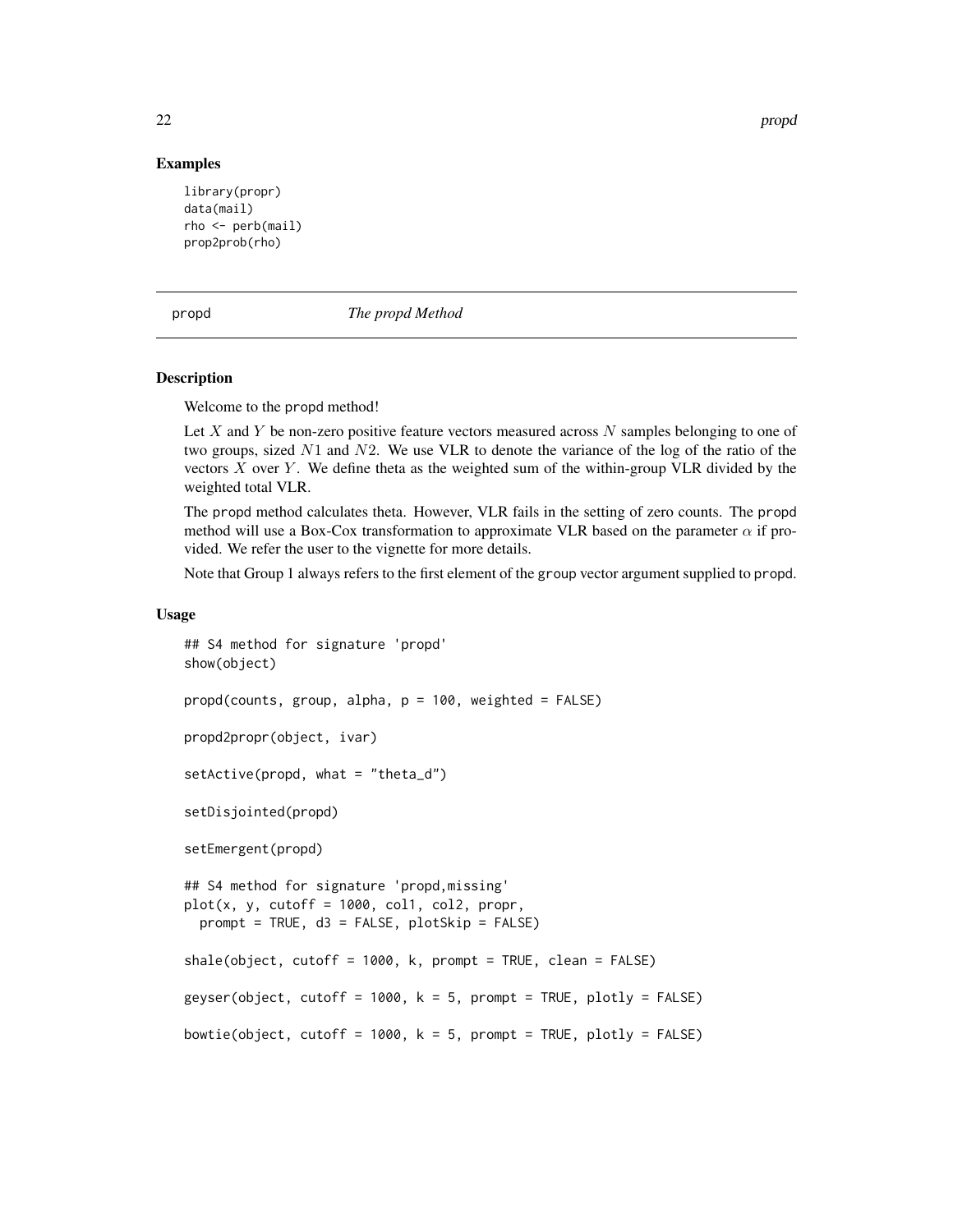```
gemini(object, cutoff = 1000, k = 5, prompt = TRUE, plotly = FALSE)
slice(object, cutoff = 1000, reference, prompt = TRUE, plotly = FALSE)
decomposed(object, cutoff = 1000, prompt = TRUE)
updateCutoffs(propd, cutoff = seq(0.05, 0.95, 0.3))
updateF(propd, moderated = FALSE, ivar = "clr")
```
# Arguments

| object, x, propd |                                                                                                                                                                                                                                                                                                                   |
|------------------|-------------------------------------------------------------------------------------------------------------------------------------------------------------------------------------------------------------------------------------------------------------------------------------------------------------------|
|                  | A propd object.                                                                                                                                                                                                                                                                                                   |
| counts           | A data.frame or matrix. A "count matrix" with subjects as rows and features as<br>columns.                                                                                                                                                                                                                        |
| group            | A character vector. Group or sub-group memberships, ordered according to the<br>row names in counts.                                                                                                                                                                                                              |
| alpha            | A double. See vignette for details. Leave missing to skip Box-Cox transforma-<br>tion.                                                                                                                                                                                                                            |
| р                | An integer. The number of permutation cycles.                                                                                                                                                                                                                                                                     |
| weighted         | A boolean. Toggles whether to calculate theta using limma:: voom weights.                                                                                                                                                                                                                                         |
| ivar             | A numeric scalar. Specifies reference feature(s) for additive log-ratio transfor-<br>mation. The argument will also accept feature name(s) instead of the index<br>position(s). Set to "iqlr" to use inter-quartile log-ratio transformation. Ignore to<br>use centered log-ratio transformation.                 |
| what             | A character string. The theta type to set active.                                                                                                                                                                                                                                                                 |
| У                | Missing. Ignore. Leftover from the generic method definition.                                                                                                                                                                                                                                                     |
| cutoff           | For updateCutoffs, a numeric vector. this argument provides the FDR cutoffs<br>to test for theta. For graph functions, a numeric scalar. This argument indicates<br>the maximum theta to include in the figure. For graph functions, a large integer<br>will instead retrieve the top N pairs as ranked by theta. |
| col1             | A character vector. Specifies which nodes to color red or blue, respectively.                                                                                                                                                                                                                                     |
| col2             | A character vector. Specifies which nodes to color red or blue, respectively.                                                                                                                                                                                                                                     |
| propr            | An indexed propr object. Use to add proportional edges (colored green) to a<br>propd network.                                                                                                                                                                                                                     |
| prompt           | A logical scalar. Set to FALSE to disable the courtesy prompt when working with<br>big data.                                                                                                                                                                                                                      |
| d3               | A boolean. Use rg1 to plot 3D network.                                                                                                                                                                                                                                                                            |
| plotSkip         | A boolean. Toggles whether to build the network graph without plotting it. Used<br>by pals.                                                                                                                                                                                                                       |
| k                | An integer. The maximum number of PALs to index when calculating pals in<br>the network.                                                                                                                                                                                                                          |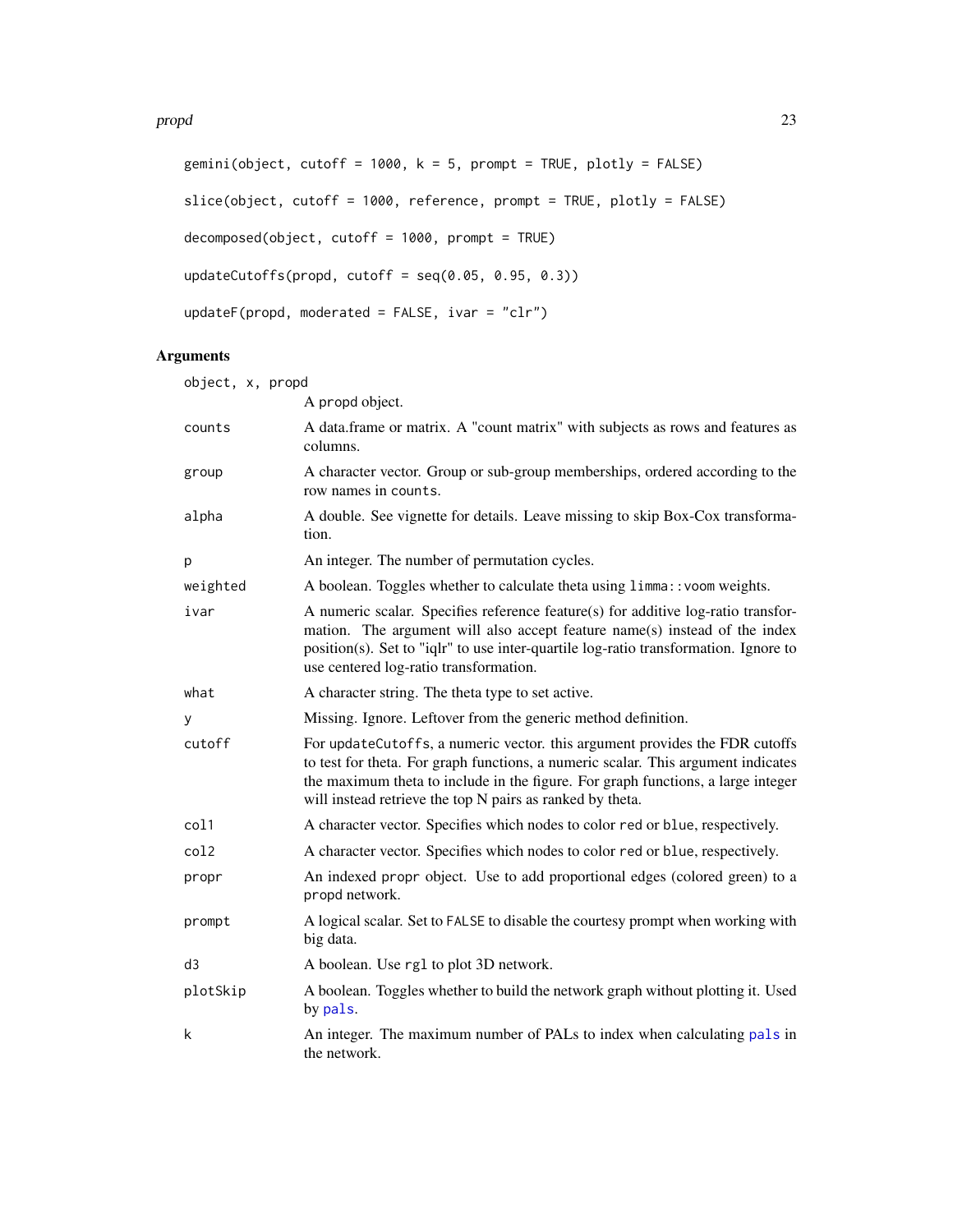| clean     | A boolean. Toggles whether to remove pairs with "Bridged" or "Missing" PALs.<br>Used by geyser, bowtie, and gemini. |
|-----------|---------------------------------------------------------------------------------------------------------------------|
| plotly    | A logical scalar. Set to TRUE to produce a dynamic plot using the plotly pack-<br>age.                              |
| reference | A character string. A feature to use as the denominator reference when compar-<br>ing log-ratio abundances.         |
| moderated | For update F, a boolean. Toggles whether to calculate a moderated F-statistic.                                      |

#### Details

setActive: Build analyses and figures using a specific theta type. For example, set what = "theta\_d" to analyze disjointed proportionality and what = "theta\_e" to analyze emergent proportionality. These provide the same results as setDisjointed and setEmergent, respectively.

updateCutoffs: Use the propd object to permute theta across a number of theta cutoffs. Since the permutations get saved when the object is created, calling updateCutoffs will use the same random seed each time.

updateF: Use the propd object to calculate the F-statistic from theta as described in the Erb et al. 2017 manuscript on differential proportionality. Optionally calculates a moderated F-statistic using the limma-voom method. Supports weighted and alpha transformed theta values.

plot: Plots the interactions between pairs as a network. When plotting disjointed proportionality, red edges indicate that LRM1 > LRM2 while blue edges indicate that LRM1 < LRM2. When plotting emergent proportionality, red edges indicate that VLR1 < VLR2 while blue edges indicate that VLR1 > VLR2. Group labels numbered based on the order of the group argument to propd. Use col1 and col2 arguments to color nodes. For more control over the visualization of the network, consider exporting the table from shale to a network visualization tool like Cytoscape.

shale: Builds a table of within-group and total log-ratio variances, log-ratio means, and PALs (see: [pals](#page-14-1)). If the argument k is provided, the table will label at most k top PALs. Just as each node gets assigned a PAL, shale aims to assign each edge a PAL. Edges that have a top PAL as one and only one of their nodes get assigned that PAL. Edges that have top PALs as both of their nodes get assigned "Bridged". Edges without a top PAL as one of their nodes will get assigned a PAL if either (a) both nodes have the same neighbor PAL or (b) one node has a "Missing" neighbor PAL. The cutoff argument guides the maximum value of theta above which to exclude the pair. A large integer cutoff will instead retrieve the top N pairs as ranked by theta.

geyser: Plots indexed pairs based on the within-group log-ratio variance (VLR) for each group. Pairs near the origin show a highly proportional relationship in both groups. Each line away from the  $y = x$  line indicates a doubling of VLR compared to the other group. All pairs colored based on PAL (see: [pals](#page-14-1)). See gemini.

bowtie: Plots indexed pairs based on the log-ratio means (LRM), relative to its PAL, for each group. Pairs near the origin show comparable LRM, relative to its PAL, in both groups. Each line away from the  $y = x$  line indicates a doubling of LRM compared to the other group. All pairs colored based on PAL (see: [pals](#page-14-1)). See gemini.

gemini: Plots indexed pairs based on the log-fold difference in log-ratio variance (VLR) between the two groups versus the difference in log-ratio means (LRM). In this figure, the LRM for each group is signed (i.e., positive or negative) such that the PAL is the denominator of the log-ratio. This allows for a fluid comparison between pairs within the same PAL module. Pairs with a "Bridged"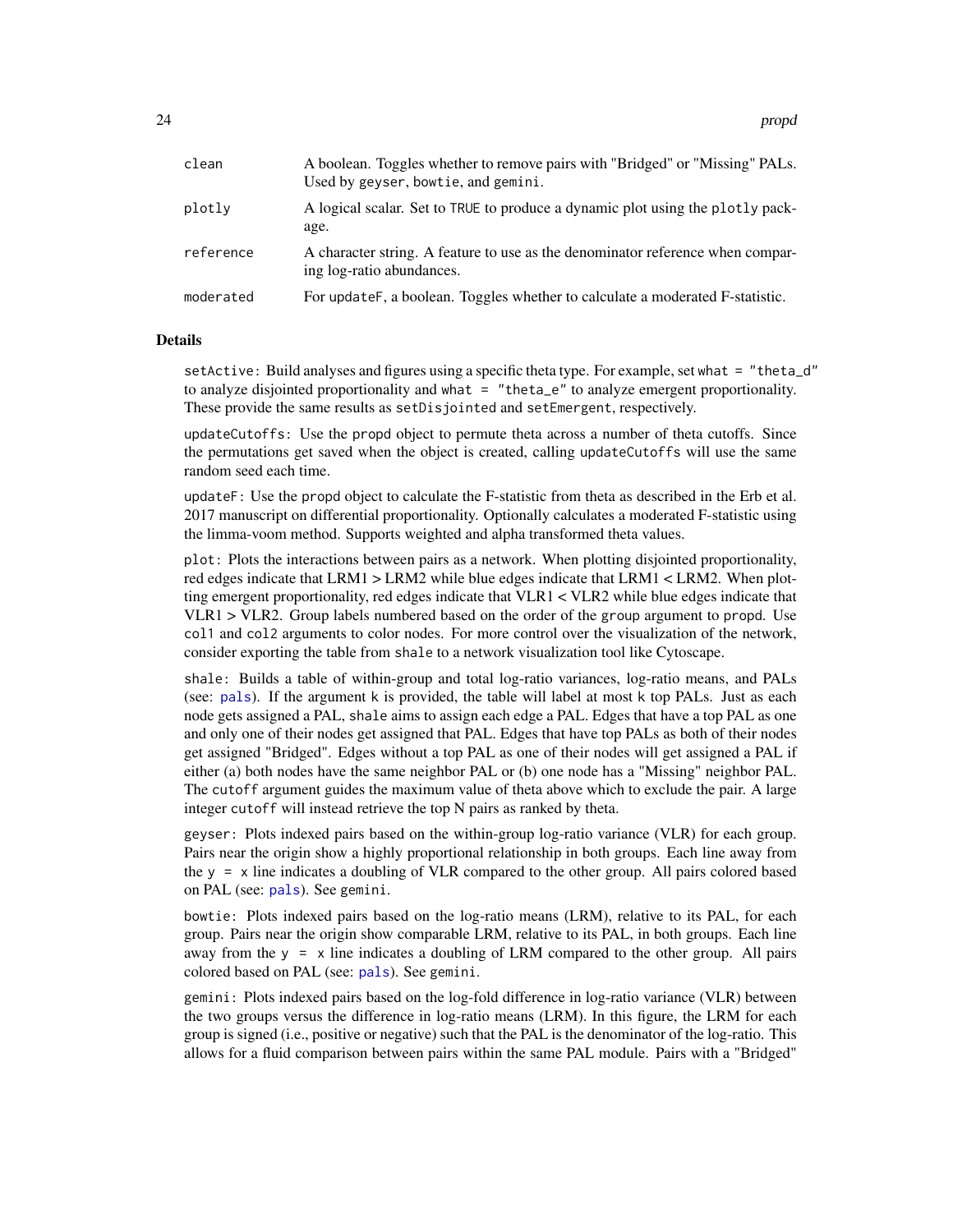#### <span id="page-24-0"></span>proportionality 25

or "Missing" PAL get excluded from this graph. Remember that an increase in VLR suggests less proportionality. All pairs colored based on PAL (see: [pals](#page-14-1)).

slice: Plots log-ratio counts relative to a reference node for all pairs that include the reference itself. This makes a useful adjunct function to visualize how features vary across samples relative to a PAL.

decomposed: Plots the decomposition of log-ratio variance into (weighted) group variances and between-group variance. Useful for visualizing how a theta type selects pairs.

propd2propr: Transforms a propd object into a propr object where the @matrix slot contains  $1 - \theta$ . Allows the user to interrogate theta using any function described in [visualize](#page-33-1).

#### **Slots**

counts A data.frame. Stores the original "count matrix" input.

group A character vector. Stores the original group labels.

alpha A double. Stores the alpha value used for transformation.

weighted A logical. Stores whether the theta is weighted.

weights A matrix. If weighted, stores the limma-based weights.

active A character. Stores the name of the active theta type.

theta A data.frame. Stores the pairwise theta measurements.

Fivar ANY. Stores the reference used to moderate theta.

dfz A double. Stores the prior df used to moderate theta.

permutes A data.frame. Stores the shuffled group labels, used to reproduce permutations of theta.

fdr A data.frame. Stores the FDR cutoffs for theta.

#### Methods (by generic)

show: Method to show propd object.

plot: Method to plot propd object.

<span id="page-24-1"></span>proportionality *Calculate Proportionality*

#### Description

Let D represent any number of features measured across N biological replicates exposed to a binary or continuous event E. For example, E could indicate case-control status, treatment status, treatment dose, or time. This function converts a "count matrix" with N rows and D columns into a proportionality matrix of D rows and D columns.

For phi, the result of phit, one can think of the resultant matrix as analogous to a distance matrix, except that it has no symmetry unless forced. For rho, the result of perb, one can think of the resultant matrix as analogous to a correlation matrix. For phs, the result of phis, one can think of the resultant matrix as either a naturally symmetric variant of phi or a monotonic variant of rho. Another function, corr, calculates Pearsons' correlation using log-ratio transformed data.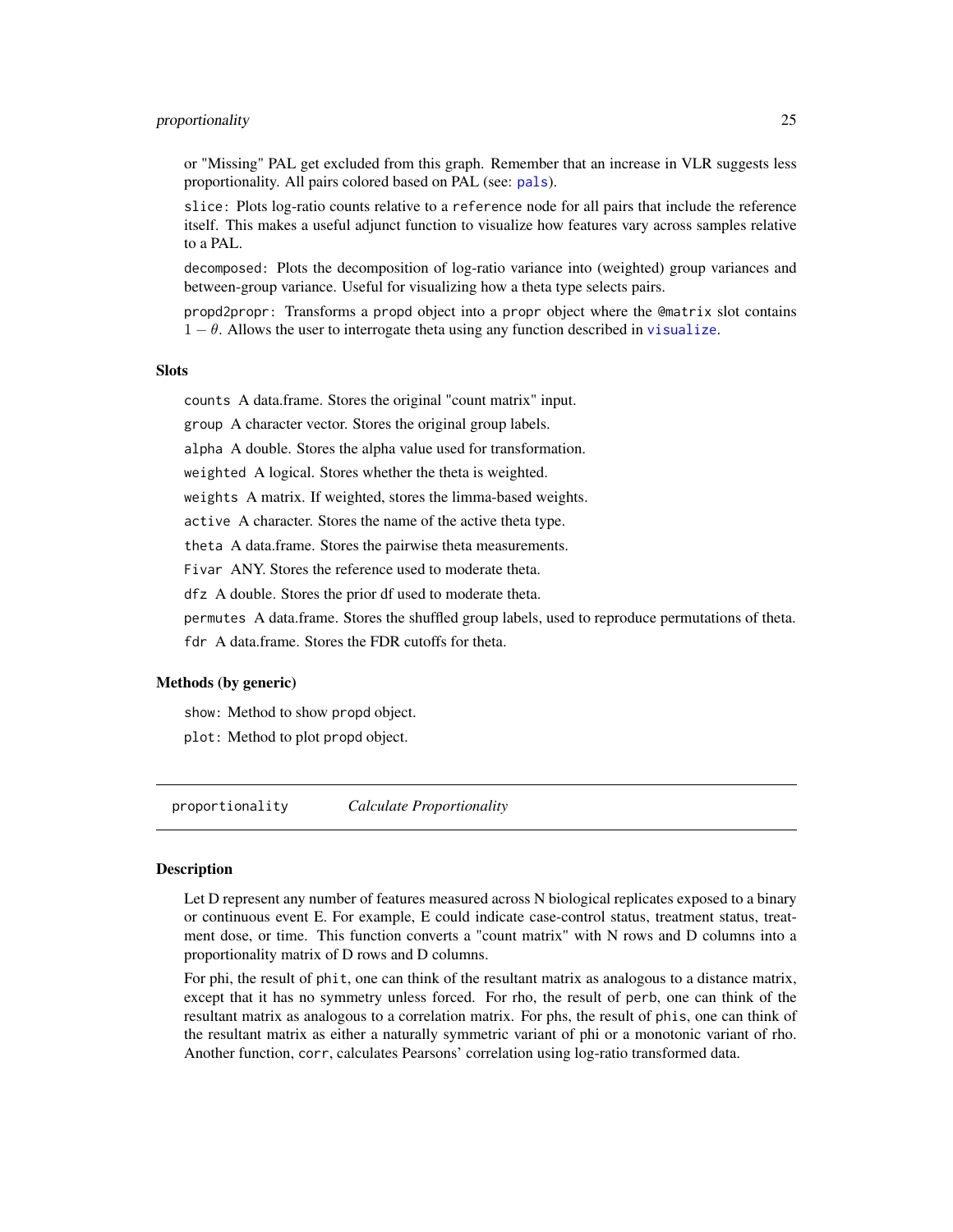These methods all use the centered log-ratio transformation by default, but will use an additive log-ratio transformation instead if a scalar ivar is provided. When using an additive log-ratio transformation, this function will return rho  $= 0$  for the column and row in the Cematrix slot that would contain the reference feature. Setting ivar to a numeric or character vector will transform data using the geometric mean of only the indexed features. Alternatively, setting ivar to "iqlr" will transform data using the geometric mean of only the features with variances that fall in the inter-quartile range of all per-feature variances. We base this "iqlr" transformation on the ALDEx2 package.

Log-ratio transformation, by its nature, fails if the input data contain any zero values. To avoid an error in this case, these methods automatically replace all zero values with 1. However, the topic of zero replacement is controversial. Proceed carefully when analyzing data that contain any zero values.

The select argument subsets the feature matrix after log-ratio transformation but before calculating proportionality. This reduces the run-time and RAM overhead without impacting the final result. Removing lowly abundant features prior to log-ratio transformation could otherwise change the proportionality measure.

#### Usage

```
## S4 method for signature 'propr'
initialize(.Object, counts, ivar, select)
phi(counts, ivar = 0, select, symmetrize = TRUE)
perb(counts, ivar = 0, select)
phis(counts, ivar = 0, select)
corr(counts, ivar = 0, select)
```
#### Arguments

| .Object    | Missing. Ignore. Leftover from the generic method definition.                                                                                                                                                                                                                                     |
|------------|---------------------------------------------------------------------------------------------------------------------------------------------------------------------------------------------------------------------------------------------------------------------------------------------------|
| counts     | A data frame or matrix. A "count matrix" with subjects as rows and features as<br>columns.                                                                                                                                                                                                        |
| ivar       | A numeric scalar. Specifies reference feature(s) for additive log-ratio transfor-<br>mation. The argument will also accept feature name(s) instead of the index<br>position(s). Set to "iglr" to use inter-quartile log-ratio transformation. Ignore to<br>use centered log-ratio transformation. |
| select     | Subsets via object @counts [, select]. Optional. Use this argument to subset<br>the proportionality matrix before building without altering the final result.                                                                                                                                     |
| symmetrize | A logical. If TRUE, forces symmetry by reflecting the "lower left triangle".                                                                                                                                                                                                                      |

#### Value

Returns a propr object.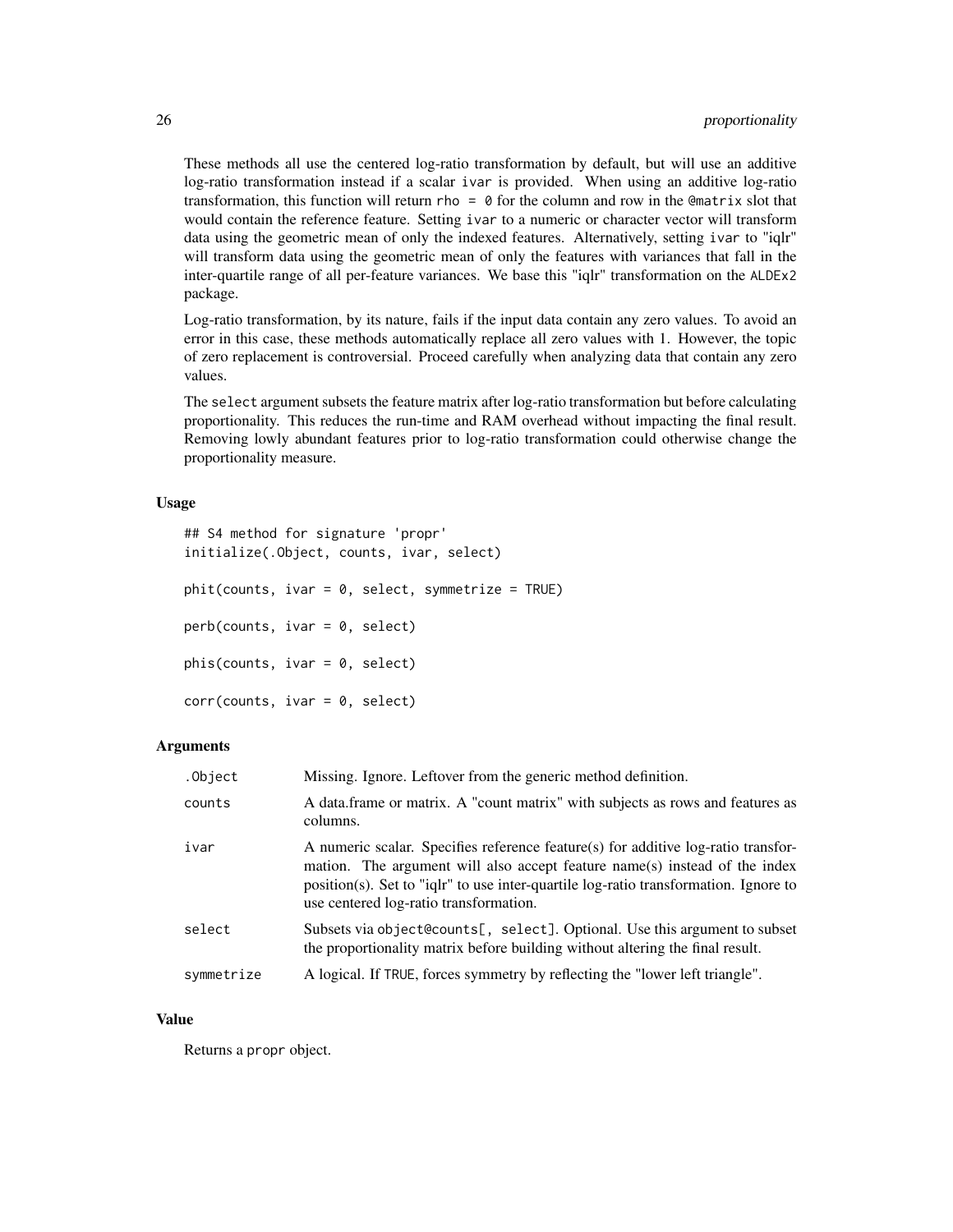#### <span id="page-26-0"></span>propr and the contract of the contract of the contract of the contract of the contract of the contract of the contract of the contract of the contract of the contract of the contract of the contract of the contract of the

#### Examples

```
library(propr)
data(mail)
phi <- phit(mail)
rho <- perb(mail)
phs <- phis(mail)
```
#### <span id="page-26-1"></span>propr *The propr Package*

# <span id="page-26-2"></span>Description

Welcome to the propr package!

To learn more about calculating proportionality, see [proportionality](#page-24-1).

To learn more about visualizing proportionality, see [visualize](#page-33-1).

To learn more about ALDEx2 package integration, see [aldex2propr](#page-4-1).

To learn more about differential proportionality, see [propd](#page-21-1).

To learn more about compositional data analysis, and its relevance to biological count data, see the bundled vignette.

#### Usage

## S4 method for signature 'propr' show(object)

## S4 method for signature 'propr' subset(x, subset, select)

## S4 method for signature 'propr,ANY,ANY'  $x[i = "all", j, tiny = FALSE]$ 

## S4 method for signature 'propr,missing'  $plot(x, y, prompt = TRUE, plotly = FALSE)$ 

simplify(object)

adjacent(object)

#### Arguments

| object, x | An object of class propr.                                                             |
|-----------|---------------------------------------------------------------------------------------|
| subset    | Subsets via object@counts[subset, ]. Use this argument to rearrange subject<br>order. |
| select    | Subsets via object@counts[, select]. Use this argument to rearrange feature<br>order. |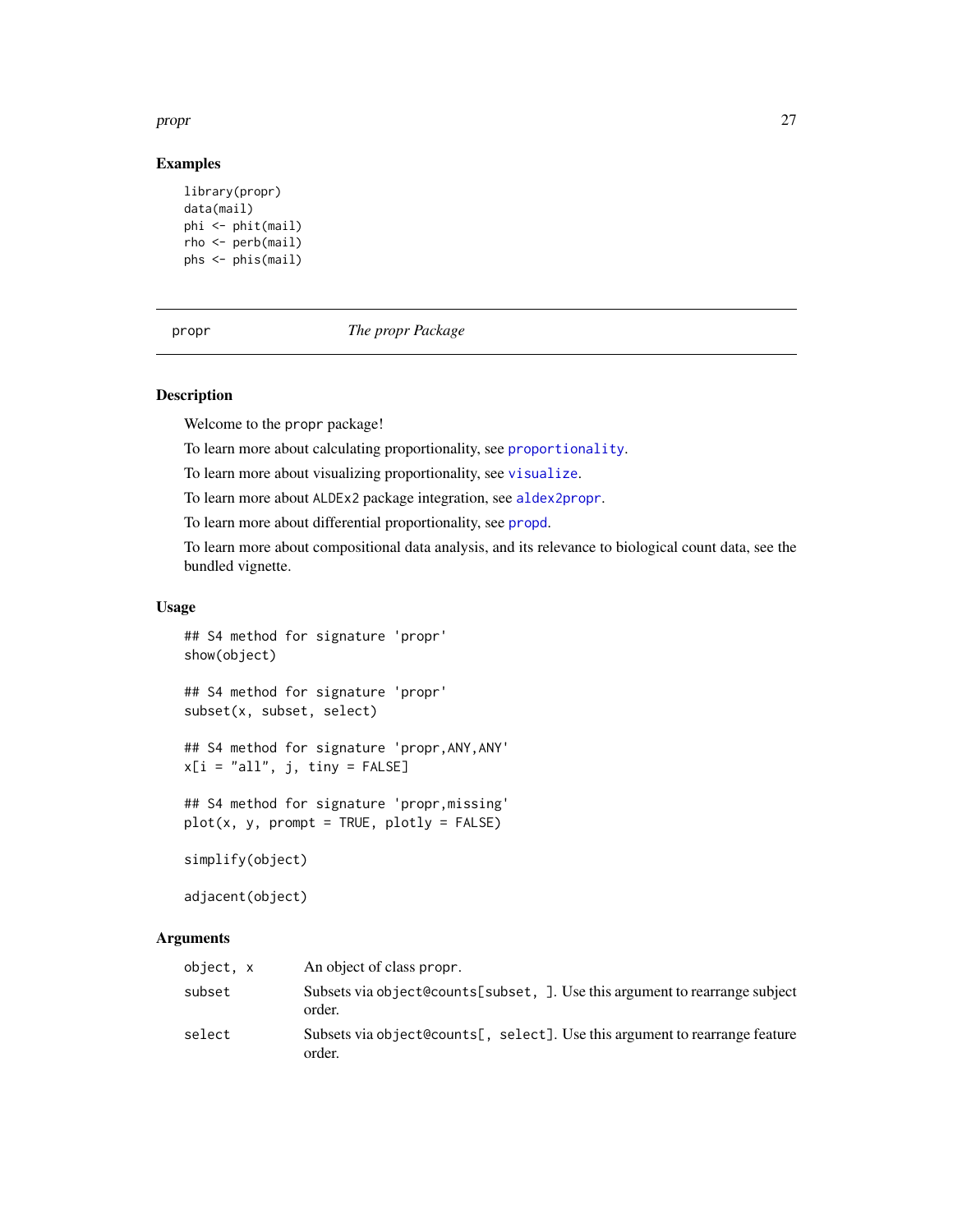<span id="page-27-0"></span>

| $\mathbf{i}$ | Operation used for the subset indexing. Select from "==", "=", ">", ">=", "<",<br>" $\leq$ =", "!=", or "all".                            |
|--------------|-------------------------------------------------------------------------------------------------------------------------------------------|
| j            | Reference used for the subset indexing. Provide a numeric value to which to<br>compare the proportionality measures in the Comatrix slot. |
| tiny         | A logical scalar. Toggles whether to pass the indexed result through simplify.                                                            |
| y            | Missing. Ignore. Leftover from the generic method definition.                                                                             |
| prompt       | A logical scalar. Set to FALSE to disable the courtesy prompt when working with<br>big data.                                              |
| plotly       | A logical scalar. Set to TRUE to produce a dynamic plot using the plotly pack-<br>age.                                                    |

#### Slots

counts A matrix. Stores the original "count matrix" input.

logratio A matrix. Stores the log-ratio transformed "count matrix".

matrix A matrix. Stores the proportionality matrix calculated by phiRcpp or rhoRcpp.

pairs A vector. Indexes the proportionality metrics of interest.

#### Methods (by generic)

show: Method to show propr object.

subset: Method to subset propr object.

[: Method to subset propr object.

plot: Method to plot propr object.

#### Functions

simplify: This convenience function takes an indexed propr object and subsets the object based on that index. Then, it populates the @pairs slot of the new object with an updated version of the original index. You can call simplify from within the [ method using the argument tiny.

adjacent: This function uses pairs indexed in the @pairs slot to build a symmetric adjacency matrix.

proprALR *Calculates the additive log-ratio transformation.*

#### Description

Provided for backend use.

#### Usage

proprALR(X, ivar, check = FALSE)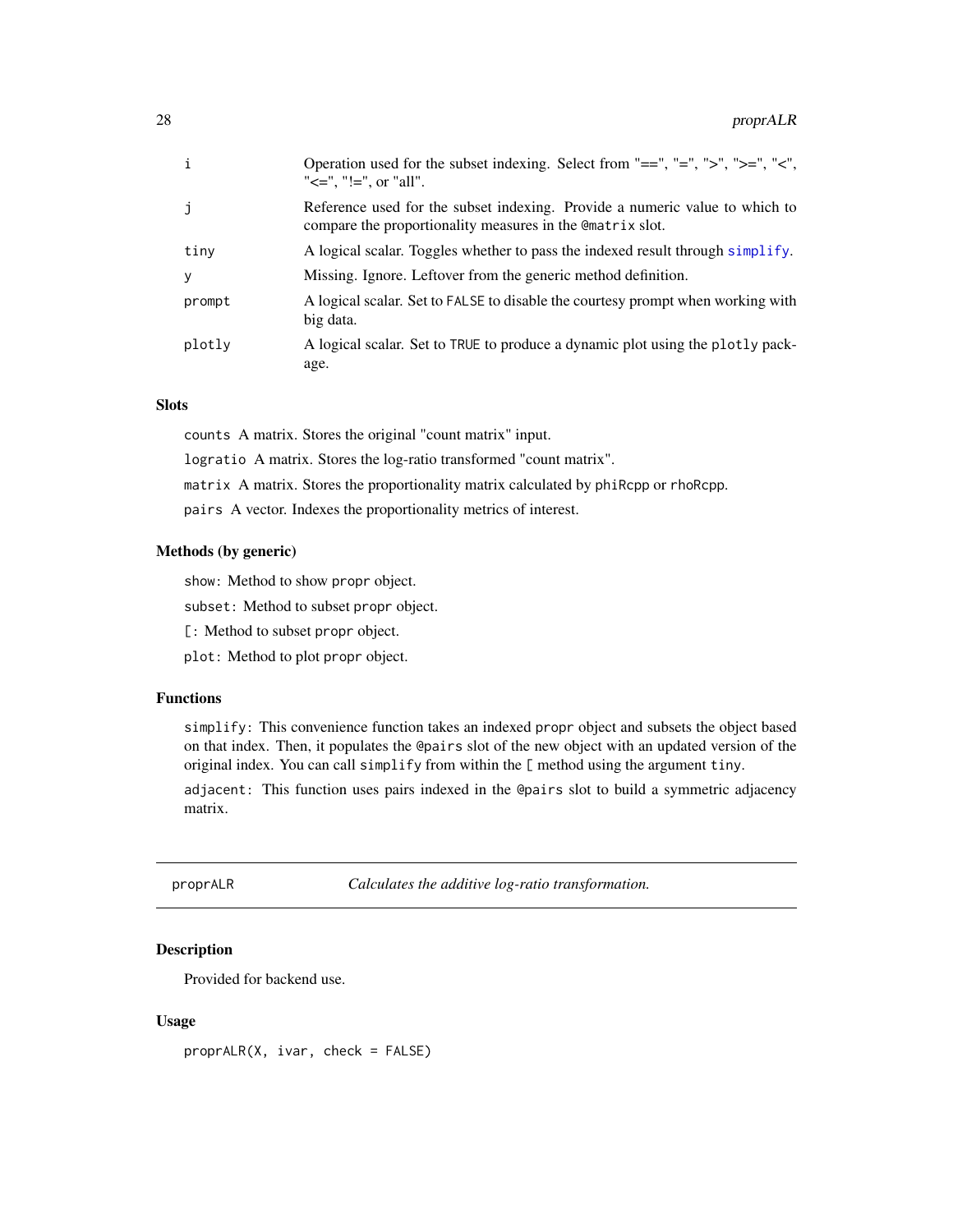# <span id="page-28-0"></span>proprCLR 29

# Arguments

| X     | A data frame or matrix. A "count matrix" with subjects as rows and features as<br>columns.        |
|-------|---------------------------------------------------------------------------------------------------|
| ivar  | A numeric scalar. Specifies feature to use as reference for additive log-ratio<br>transformation. |
| check | A logical. If TRUE, function first checks for negative and NA values.                             |

# Value

A matrix. Returns the additive log-ratio transformation of X.

proprCLR *Calculates the centered log-ratio transformation.*

# Description

Provided for backend use.

#### Usage

proprCLR(X, check = FALSE)

# Arguments

| X     | A data frame or matrix. A "count matrix" with subjects as rows and features as |
|-------|--------------------------------------------------------------------------------|
|       | columns.                                                                       |
| check | A logical. If TRUE, function first checks for negative and NA values.          |

#### Value

A matrix. Returns the centered log-ratio transformation of X.

| proprPairs | Recasts proportionality matrix as a table of feature pairs. |
|------------|-------------------------------------------------------------|
|------------|-------------------------------------------------------------|

# Description

Provided for backend use.

# Usage

proprPairs(prop)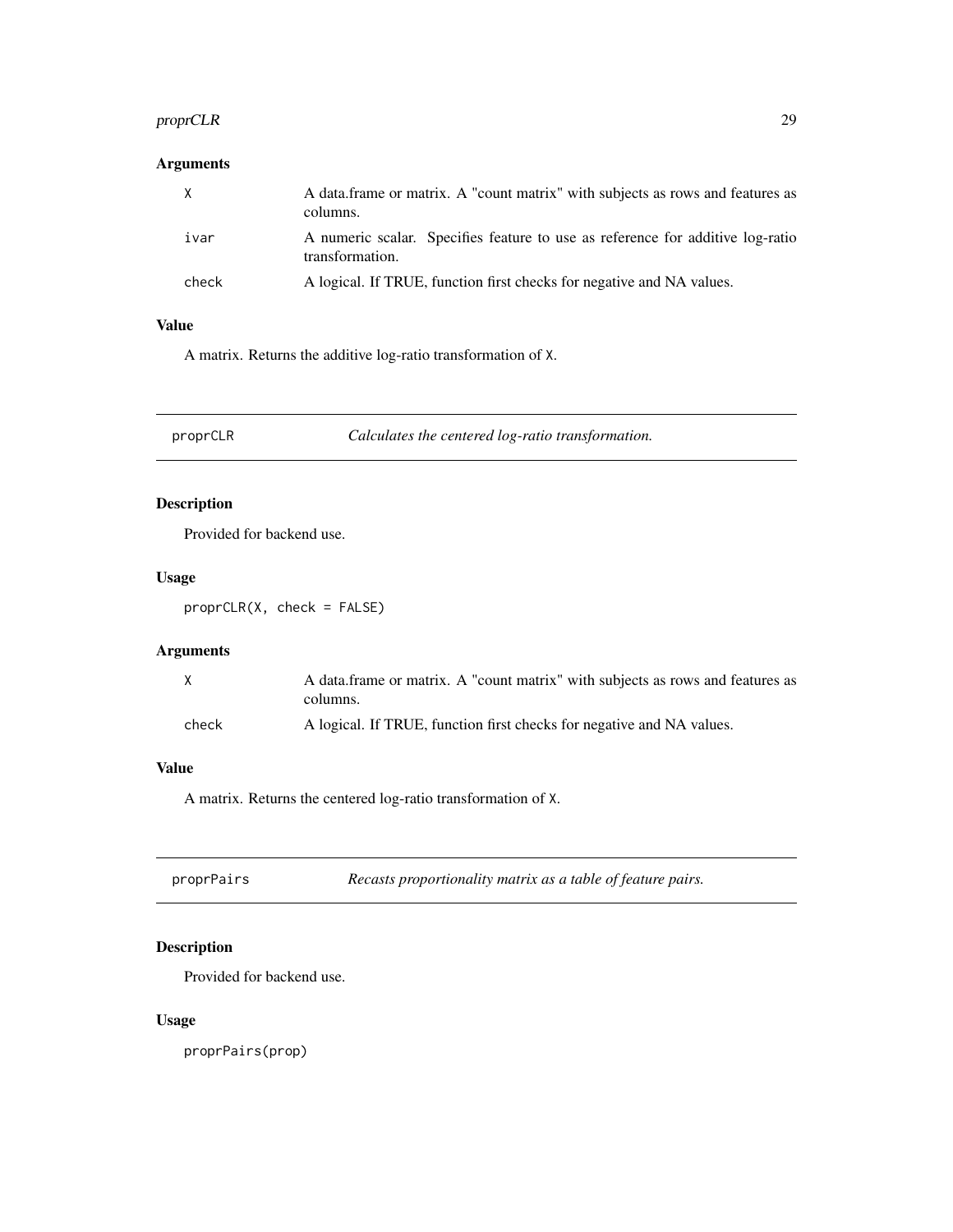#### <span id="page-29-0"></span>Arguments

prop A data.frame or matrix. A proportionality matrix.

# Value

A data.frame. Returns a table of feature pairs.

proprPerb *Calculate proportionality metric rho (Erb 2016).*

# Description

Provided for backend use.

# Usage

```
proprPerb(counts, ivar = 0)
```
# Arguments

| counts | A data frame or matrix. A "count matrix" with subjects as rows and features as<br>columns.                                                                                                                                                                                                           |
|--------|------------------------------------------------------------------------------------------------------------------------------------------------------------------------------------------------------------------------------------------------------------------------------------------------------|
| ivar   | A numeric scalar. Specifies reference feature(s) for additive log-ratio transfor-<br>mation. The argument will also accept feature name(s) instead of the index<br>$position(s)$ . Set to "ight" to use inter-quartile log-ratio transformation. Ignore to<br>use centered log-ratio transformation. |

#### Value

Returns proportionality matrix.

proprPhit *Calculate proportionality metric phi (Lovell 2015).*

# Description

Provided for backend use.

#### Usage

proprPhit(counts, symmetrize = TRUE)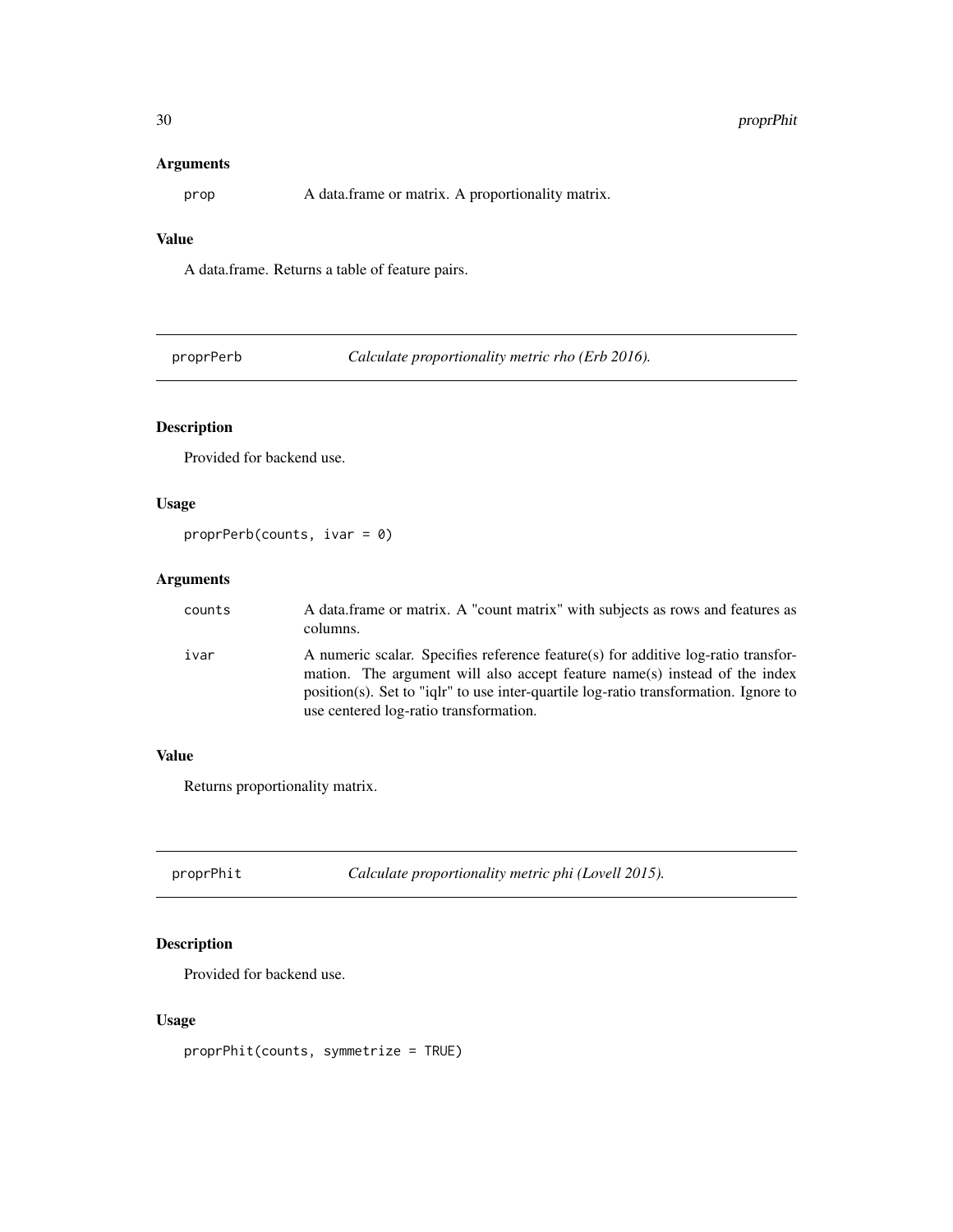#### <span id="page-30-0"></span>proprSym 31

# Arguments

| counts     | A data frame or matrix. A "count matrix" with subjects as rows and features as |
|------------|--------------------------------------------------------------------------------|
|            | columns.                                                                       |
| svmmetrize | A logical. If TRUE, forces symmetry by reflecting the "lower left triangle".   |

# Value

Returns proportionality matrix.

proprSym *Symmetrizes a proportionality matrix.*

# Description

Provided for backend use.

#### Usage

proprSym(prop)

# Arguments

prop A data.frame or matrix. A proportionality matrix.

#### Value

A matrix. Returns a symmetrized proportionality matrix.

proprTri *Retrieve the lower left triangle of a proportionality matrix.*

# Description

Provided for backend use.

#### Usage

proprTri(prop)

# Arguments

prop A data.frame or matrix. A proportionality matrix.

# Value

A vector. Returns the lower left triangle of a proportionality matrix.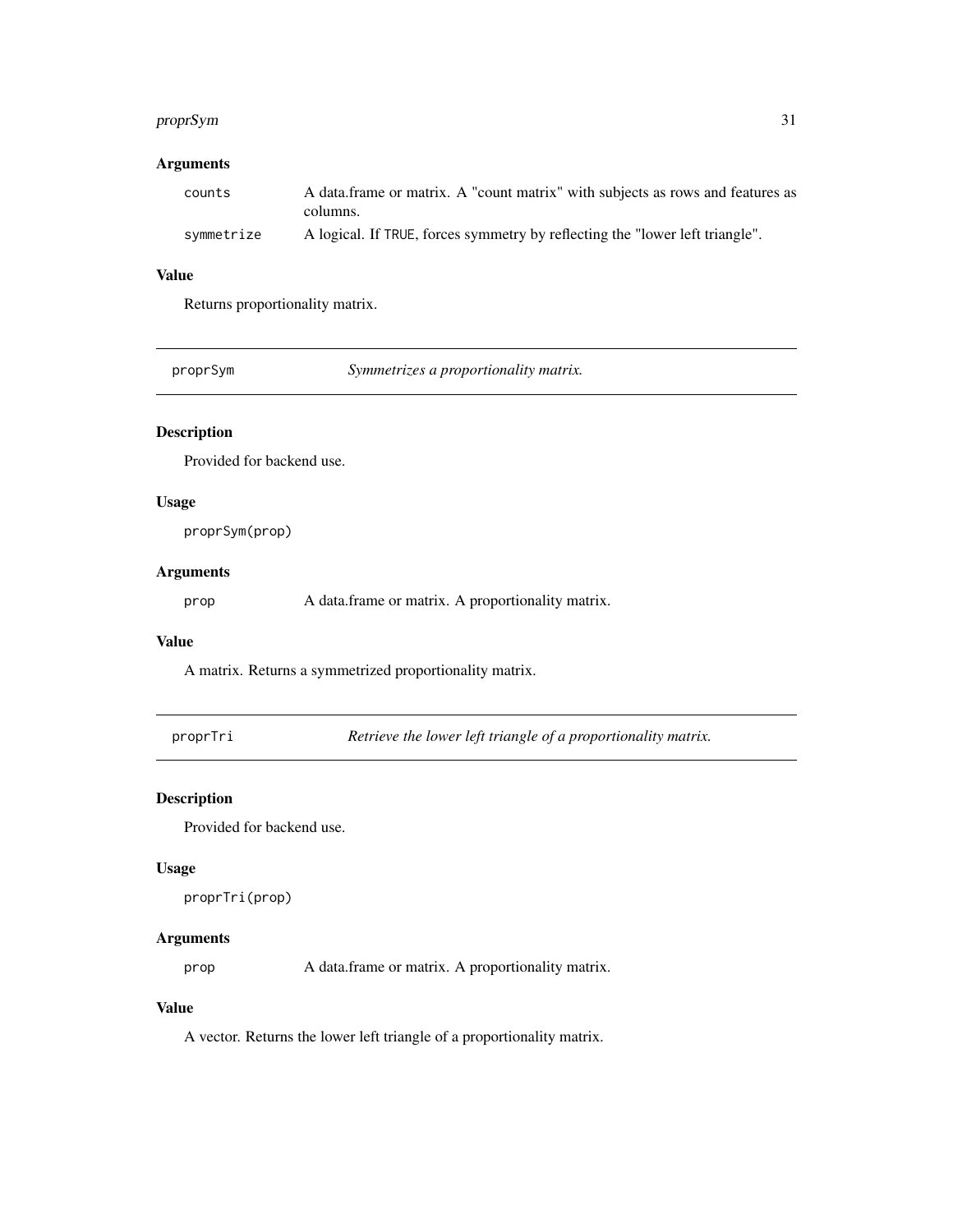<span id="page-31-0"></span>

Provided for backend use.

#### Usage

proprVLR(X, check = FALSE)

# Arguments

| X     | A data frame or matrix. A "count matrix" with subjects as rows and features as<br>columns. |
|-------|--------------------------------------------------------------------------------------------|
| check | A logical. If TRUE, function first checks for negative and NA values.                      |

# Value

Returns a matrix containing the variance of the log of the ratios.

| ratios | Recast Matrix as Feature Ratios |  |
|--------|---------------------------------|--|
|        |                                 |  |

# Description

The ratios function recasts a matrix with N feature columns as a new matrix with  $N * (N - 1) / 2$ feature ratio columns.

# Usage

```
ratios(matrix)
```
# Arguments

matrix A matrix. The data to recast.

# Value

A matrix.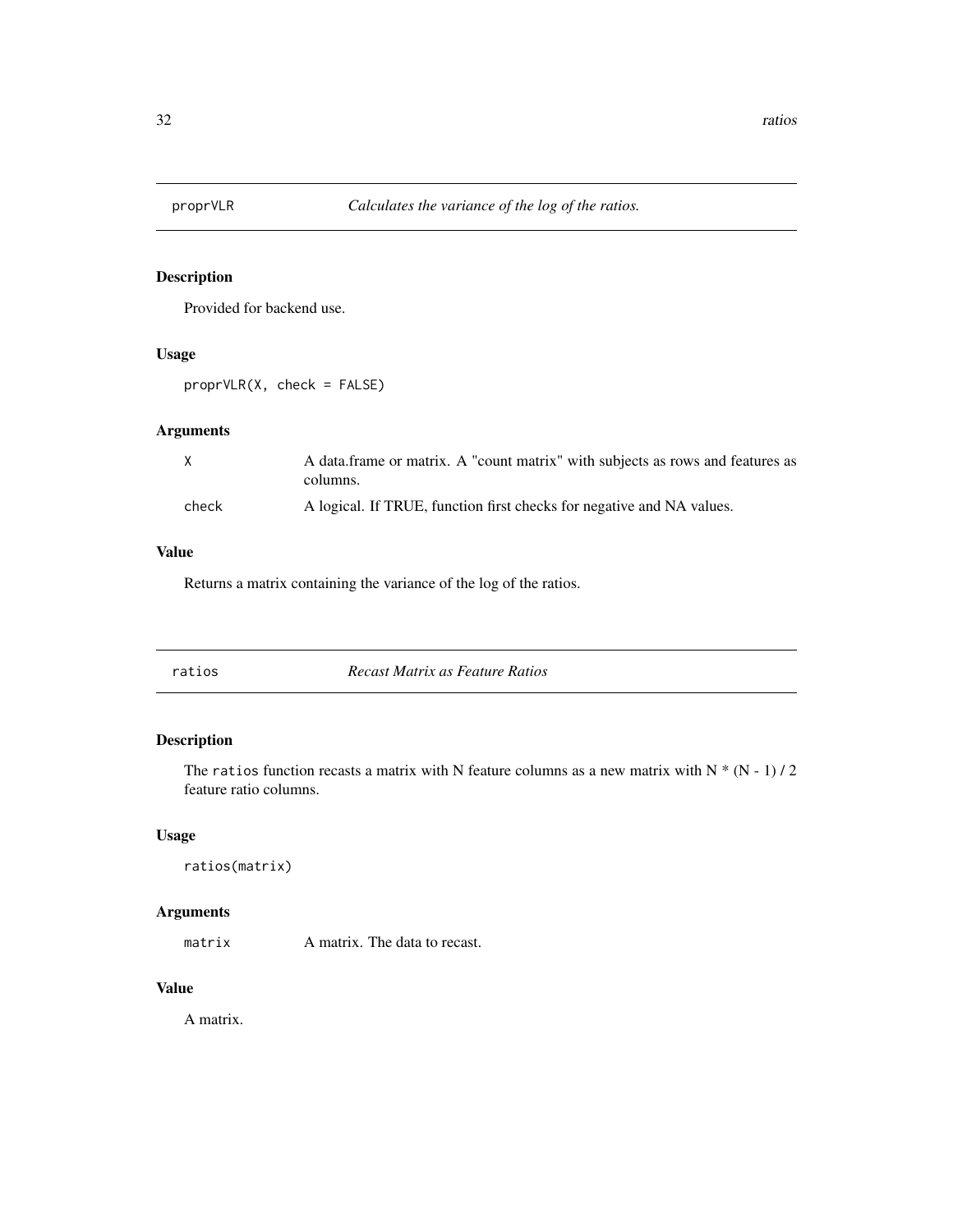<span id="page-32-0"></span>

Includes the non-transformed count abundances from all cane toad transcripts with at least 10 counts in at least 10 samples, subsetted to include only those indexed by rho > .995. Used for vignette.

#### Usage

data(top.counts)

# Format

An object of class matrix with 20 rows and 409 columns.

#### Source

<DOI:10.1111/mec.13184>

top.lr *Example propr Object*

#### Description

Includes the log-ratio transformed abundances from all cane toad transcripts with at least 10 counts in at least 10 samples, subsetted to include only those indexed by rho > .995. Used for vignette.

#### Usage

data(top.lr)

#### Format

An object of class matrix with 20 rows and 409 columns.

#### Source

<DOI:10.1111/mec.13184>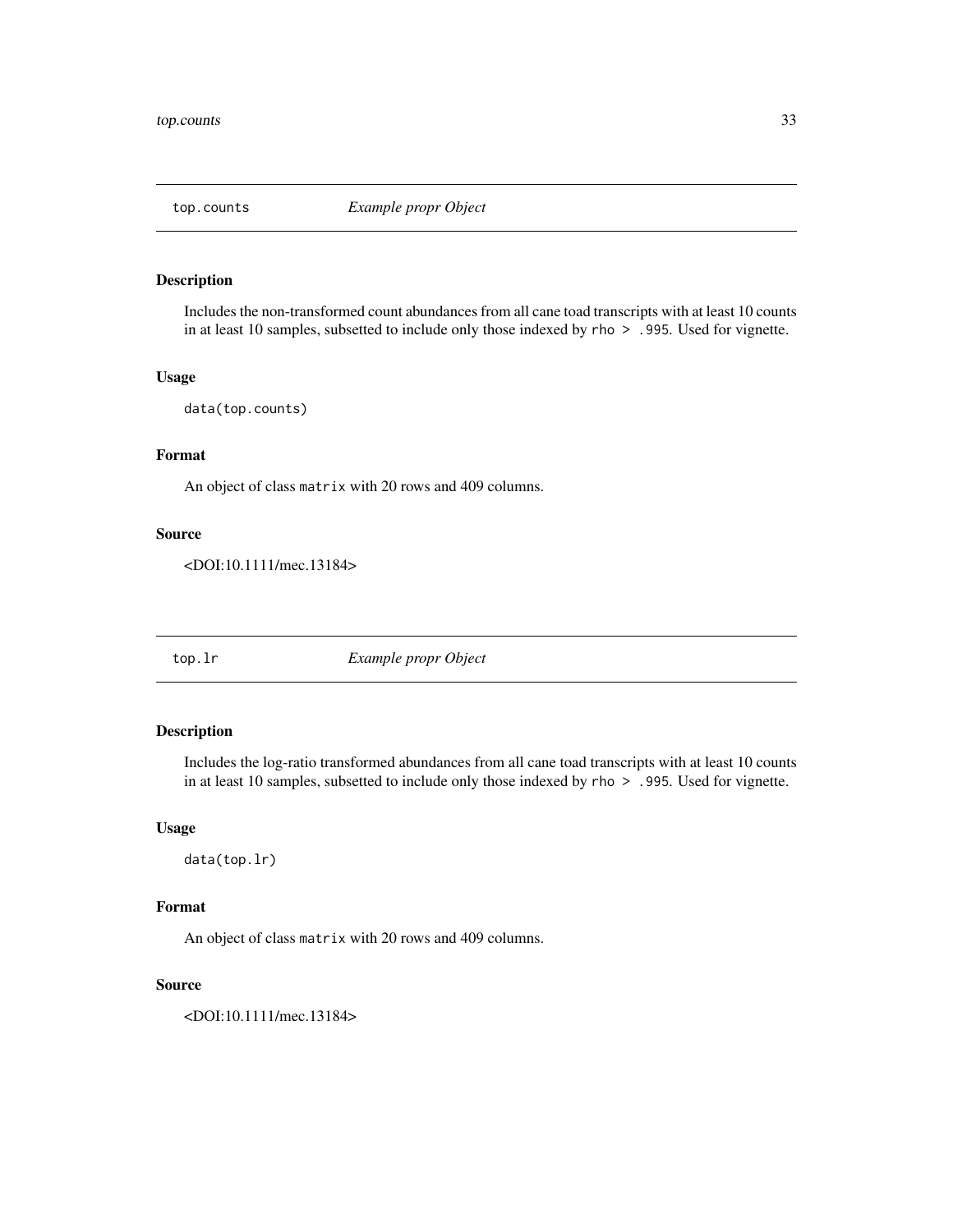smear: Plots log-ratio transformed abundances pairwise. Index-aware, meaning that it only plots pairs indexed in @pairs, unless no pairs are indexed.

dendrogram: Plots a clustering of proportionality matrix. Index-aware, meaning that it only plots pairs indexed in @pairs, unless no pairs are indexed. Heatmap intensity is not scaled.

slate: Builds a table of VLR, VLS, and proportionality for each feature pair in a propr object. If the argument k is provided, the table will also include co-cluster membership.

prism: Plots the variance of the ratio of the log-ratio transformed feature pair (VLR) versus the sum of the individual variances of each log-ratio transformed feature (VLS). The ratio of the VLR to the VLS equals  $1 -$  rho. As such, we use here seven rainbow colored lines to indicate where rho equals [.01, .05, .50, 0, 1.50, 1.95, 1.99], going from red to violet.

bokeh: Plots the feature variances for each log-ratio transformed feature pair in the propr object. Highly proportional pairs will aggregate near the  $y = x$  diagonal. Clusters that appear toward the top-right of the figure contain features with highly variable abundance across all samples. Clusters that appear toward the bottom-left of the figure contain features with fixed abundance across all samples. Uses a log scale.

bucket: Plots an estimation of the degree to which a feature pair differentiates the experimental groups versus the measure of the proportionality between that feature pair. The discrimination score is defined as the negative log of the p-values for each feature in the pair, computed independently using kruskal.test. "It's pronounced, 'bouquet'." - Hyacinth Bucket

pca: Plots the first two principal components as calculated using the log-ratio transformed feature vectors. This provides a statistically valid alternative to conventional principal components analysis (PCA). For more information, see <DOI:10.1139/cjm-2015-0821>.

snapshot: Plots the log-ratio transformed feature abundance as a heatmap, along with the respective dendrograms. Heatmap intensity is not scaled.

cytescape: Builds a table of indexed pairs and their proportionality. In doing so, this function displays a preview of the interaction network, built using igraph. We recommend using the result as input to a network visualization tool like Cytoscape.

#### Usage

```
smear(rho, prompt = TRUE, plotly = FALSE)
dendrogram(rho, prompt = TRUE, plotly = FALSE)
slate(rho, k, prompt = TRUE, plotly = FALSE)bucket(rho, group, k, prompt = TRUE, plotly = FALSE)
prism(rho, k, prompt = TRUE, plotly = FALSE)
```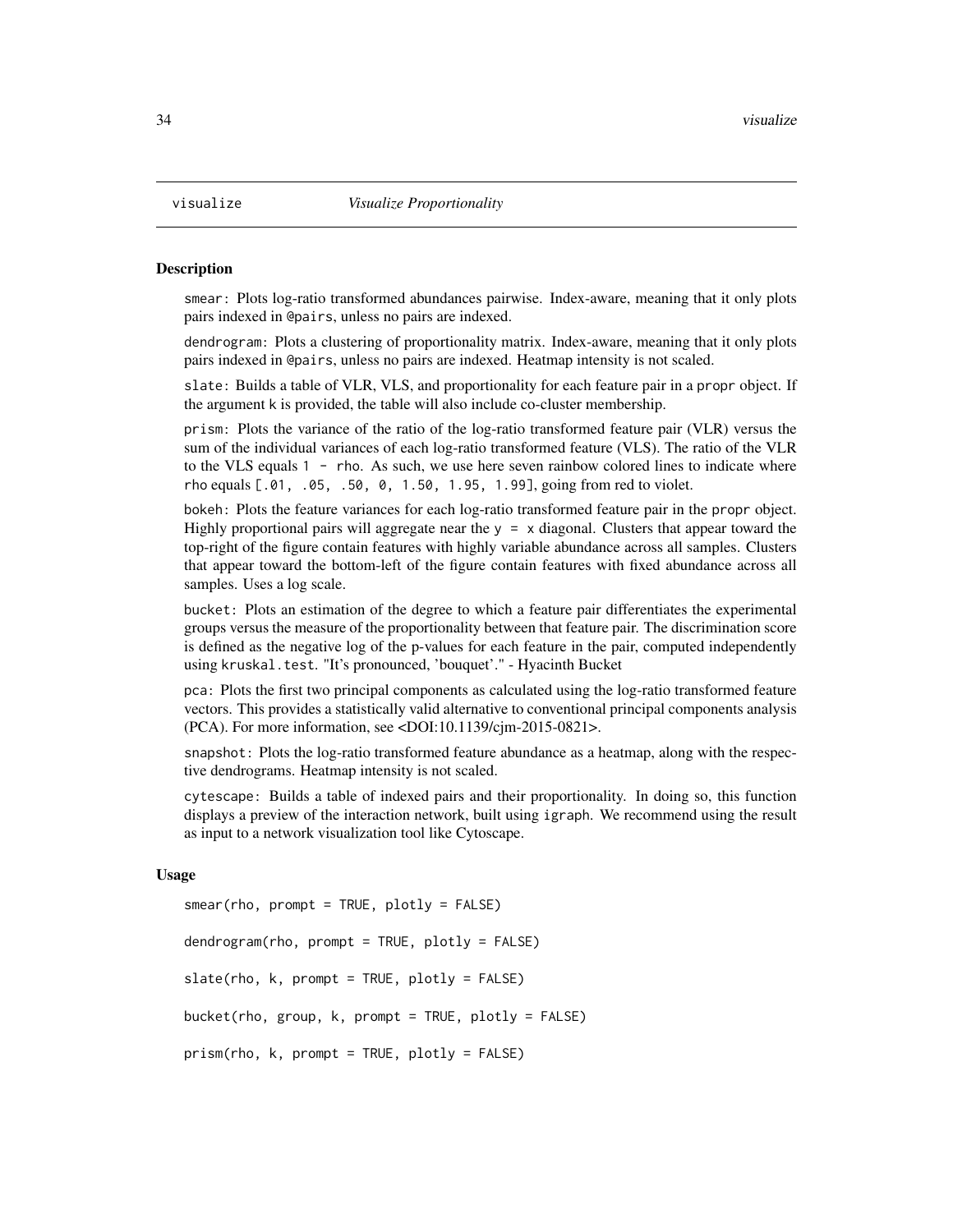```
boken(rho, k, prompt = TRUE, plotly = FALSE)pca(rho, group, prompt = TRUE, plotly = FALSE)
snapshot(rho, prompt = TRUE, plotly = FALSE)
cytescape(object, col1, col2, prompt = TRUE, d3 = FALSE)
```
# Arguments

| prompt      | A logical scalar. Set to FALSE to disable the courtesy prompt when working with<br>big data.                                                                                                                                                                                                                            |
|-------------|-------------------------------------------------------------------------------------------------------------------------------------------------------------------------------------------------------------------------------------------------------------------------------------------------------------------------|
| plotly      | A logical scalar. Set to TRUE to produce a dynamic plot using the plotly pack-<br>age.                                                                                                                                                                                                                                  |
| k           | A numeric scalar. The number of clusters. Optional parameter for bucket,<br>prism, and bokeh. Providing the argument k will color feature pairs by co-<br>cluster membership. In other words, a feature pair will receive a color if and<br>only if both features belong to same the cluster (calculated using hclust). |
| group       | A character vector. Group or sub-group memberships, ordered according to the<br>row names in @counts and @logratio. Required parameter for bucket and<br>optional parameter for pca.                                                                                                                                    |
| object, rho | A propr object created from perb. However, smear, dendrogram, and cytescape<br>will also accommodate results from phit and phis.                                                                                                                                                                                        |
| col1, col2  | A character vector. Specifies which nodes to color red or blue, respectively.                                                                                                                                                                                                                                           |
| d3          | A boolean. Use rg1 to plot 3D network.                                                                                                                                                                                                                                                                                  |
|             |                                                                                                                                                                                                                                                                                                                         |

# Value

smear, pca: Returns a ggplot object.

dendrogram, snapshot: Returns a dendrogram object.

slate: Returns a data.frame of all pairwise relationships. If the argument k is provided, returns a list of the data. frame of pairwise relationships and the cluster membership.

prism, bokeh, bucket: Returns cluster membership if k is provided. Otherwise, returns a ggplot object.

cytescape: Returns a data.frame of indexed pairs.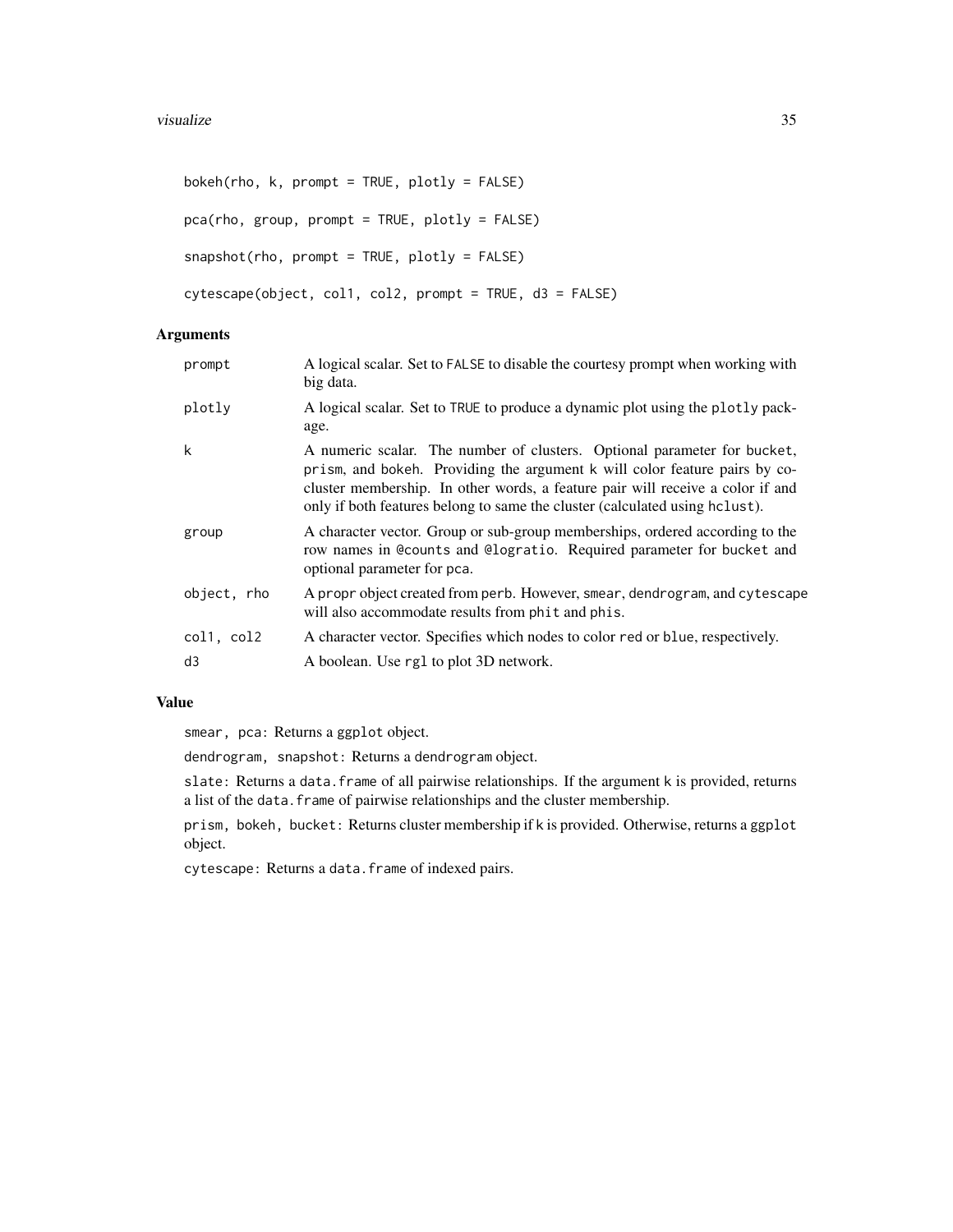# <span id="page-35-0"></span>**Index**

∗Topic datasets caneToad.counts, [9](#page-8-0) caneToad.groups, [10](#page-9-0) mail, [13](#page-12-0) marg.abs, [13](#page-12-0) pd.d, [16](#page-15-0) pd.e, [16](#page-15-0) top.counts, [33](#page-32-0) top.lr, [33](#page-32-0) [,propr,ANY,ANY-method *(*propr*)*, [27](#page-26-0) [,propr-method *(*propr*)*, [27](#page-26-0) abstract, [3,](#page-2-0) *[21](#page-20-0)* adjacent *(*propr*)*, [27](#page-26-0) aldex.cor, [4](#page-3-0) aldex2propr, [5,](#page-4-0) *[27](#page-26-0)* alphaTheta\_old, [6](#page-5-0) alphaThetaW\_old, [6](#page-5-0) bokeh *(*visualize*)*, [34](#page-33-0) bowtie *(*propd*)*, [22](#page-21-0) bucket *(*visualize*)*, [34](#page-33-0) calculateFDR, [7](#page-6-0) calculateFDR\_old, [7](#page-6-0) calculateTheta, [8](#page-7-0) calculateTheta\_old, [9](#page-8-0) calculateThetaW\_old, [8](#page-7-0) caneToad.counts, [9](#page-8-0) caneToad.groups, [10](#page-9-0) corr *(*proportionality*)*, [25](#page-24-0) cytescape *(*visualize*)*, [34](#page-33-0) decomposed *(*propd*)*, [22](#page-21-0) dendroCheck, [10](#page-9-0) dendrogram *(*visualize*)*, [34](#page-33-0) differentialCheck, [11](#page-10-0) gemini *(*propd*)*, [22](#page-21-0) geyser *(*propd*)*, [22](#page-21-0) ggdend, [11](#page-10-0)

initialize,propr-method *(*proportionality*)*, [25](#page-24-0) ivar2index, [12](#page-11-0) lr2cor, *[4](#page-3-0)*, [12](#page-11-0) mail, [13](#page-12-0) marg.abs, [13](#page-12-0) migraph, [14](#page-13-0) multiplot, [14](#page-13-0) p.adjust, *[21](#page-20-0)* packageCheck, [15](#page-14-0) pals, *[15](#page-14-0)*, [15,](#page-14-0) *[23](#page-22-0)[–25](#page-24-0)* pca *(*visualize*)*, [34](#page-33-0) pd.d, [16](#page-15-0) pd.e, [16](#page-15-0) perb *(*proportionality*)*, [25](#page-24-0) permuteTheta, [17](#page-16-0) permuteTheta\_false, [17](#page-16-0) permuteTheta\_naive, [18](#page-17-0) permuteTheta\_old, [18](#page-17-0) permuteTheta\_prime, [19](#page-18-0) phis *(*proportionality*)*, [25](#page-24-0) phit *(*proportionality*)*, [25](#page-24-0) plot,propd,missing-method *(*propd*)*, [22](#page-21-0) plot,propr,missing-method *(*propr*)*, [27](#page-26-0) plotCheck, [19](#page-18-0) pnorm, *[21](#page-20-0)* prism *(*visualize*)*, [34](#page-33-0) progress, [20](#page-19-0) promptCheck, [20](#page-19-0) prop2prob, *[4](#page-3-0)*, [21](#page-20-0) propd, *[8](#page-7-0)*, *[16](#page-15-0)*, [22,](#page-21-0) *[27](#page-26-0)* propd-class *(*propd*)*, [22](#page-21-0) propd2propr *(*propd*)*, [22](#page-21-0) proportionality, *[5](#page-4-0)*, [25,](#page-24-0) *[27](#page-26-0)* propr, *[4](#page-3-0)*, *[21](#page-20-0)*, [27](#page-26-0) propr-class *(*propr*)*, [27](#page-26-0) proprALR, [28](#page-27-0)